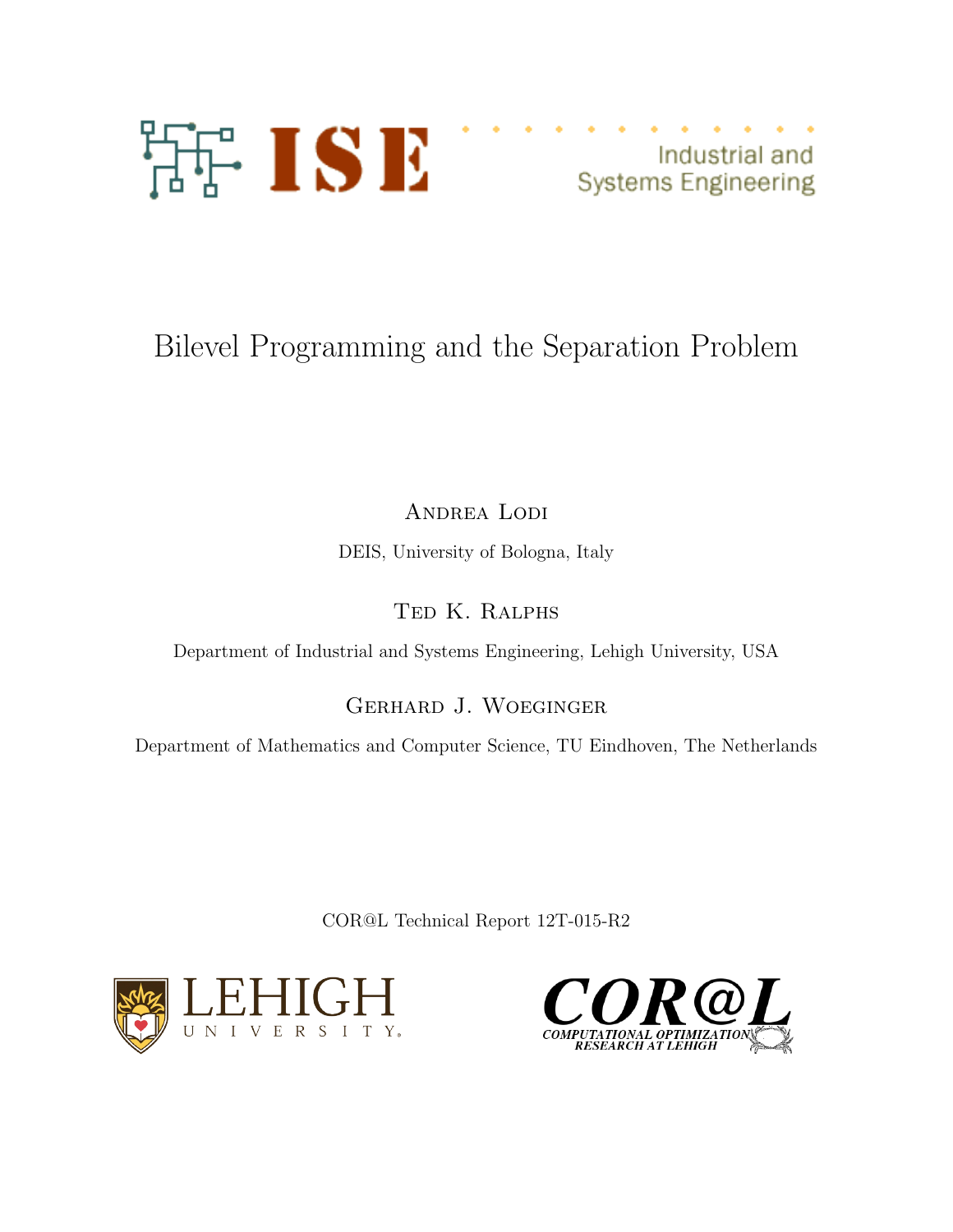# Bilevel Programming and the Separation Problem

# ANDREA  $\text{LODI}^{*1}$ , Ted K. Ralphs<sup>†2</sup>, and Gerhard J. Woeginger<sup>‡3</sup>

<sup>1</sup>DEIS, University of Bologna, Italy

<sup>2</sup>Department of Industrial and Systems Engineering, Lehigh University, USA <sup>3</sup>Department of Mathematics and Computer Science, TU Eindhoven, The Netherlands

> Original Publication: March 26, 2012 Last Revised: May 29, 2013

#### Abstract

In recent years, branch-and-cut algorithms have become firmly established as the most effective method for solving generic mixed integer linear programs (MILPs). Methods for automatically generating inequalities valid for the convex hull of solutions to such MILPs are a critical element of branch-and-cut. This paper examines the nature of the so-called separation problem, which is that of generating a valid inequality violated by a given real vector, usually arising as the solution to a relaxation of the original problem.

We show that the problem of generating a maximally violated valid inequality often has a natural interpretation as a bilevel program. In some cases, this bilevel program can be easily reformulated as a simple single-level mathematical program, yielding a standard mathematical programming formulation for the separation problem. In other cases, no such polynomial-size single-level reformulation exists unless the polynomial hierarchy collapses to its first level (an event considered extremely unlikely in computational complexity theory). We illustrate our insights by considering the separation problem for two well-known classes of valid inequalities.

### 1 Introduction

We consider a *mixed integer linear program* (MILP) of the form

$$
\min \{ c^{\top} x \mid Ax \ge b, \ x \in \mathbb{Z}_+^{|I|} \times \mathbb{R}_+^{|C|} \},\tag{1}
$$

where  $A \in \mathbb{Q}^{m \times n}$ ,  $b \in \mathbb{Q}^m$ ,  $c \in \mathbb{Q}^n$ ,  $I \subseteq N = \{1, \ldots, n\}$  is the set of indices of components that must take integer values in any feasible solution and  $C = N \setminus I$  consists of the indices of the remaining components. We assume that other bound constraints on the variables (if any) are included among the problem constraints.

<sup>∗</sup>E-mail: andrea.lodi@unibo.it, supported by MIUR, Italy under PRIN2009 project

<sup>†</sup>E-mail: ted@lehigh.edu, supported by NSF Grant CMMI-0728011

<sup>‡</sup>E-mail: gwoegi@win.tue.nl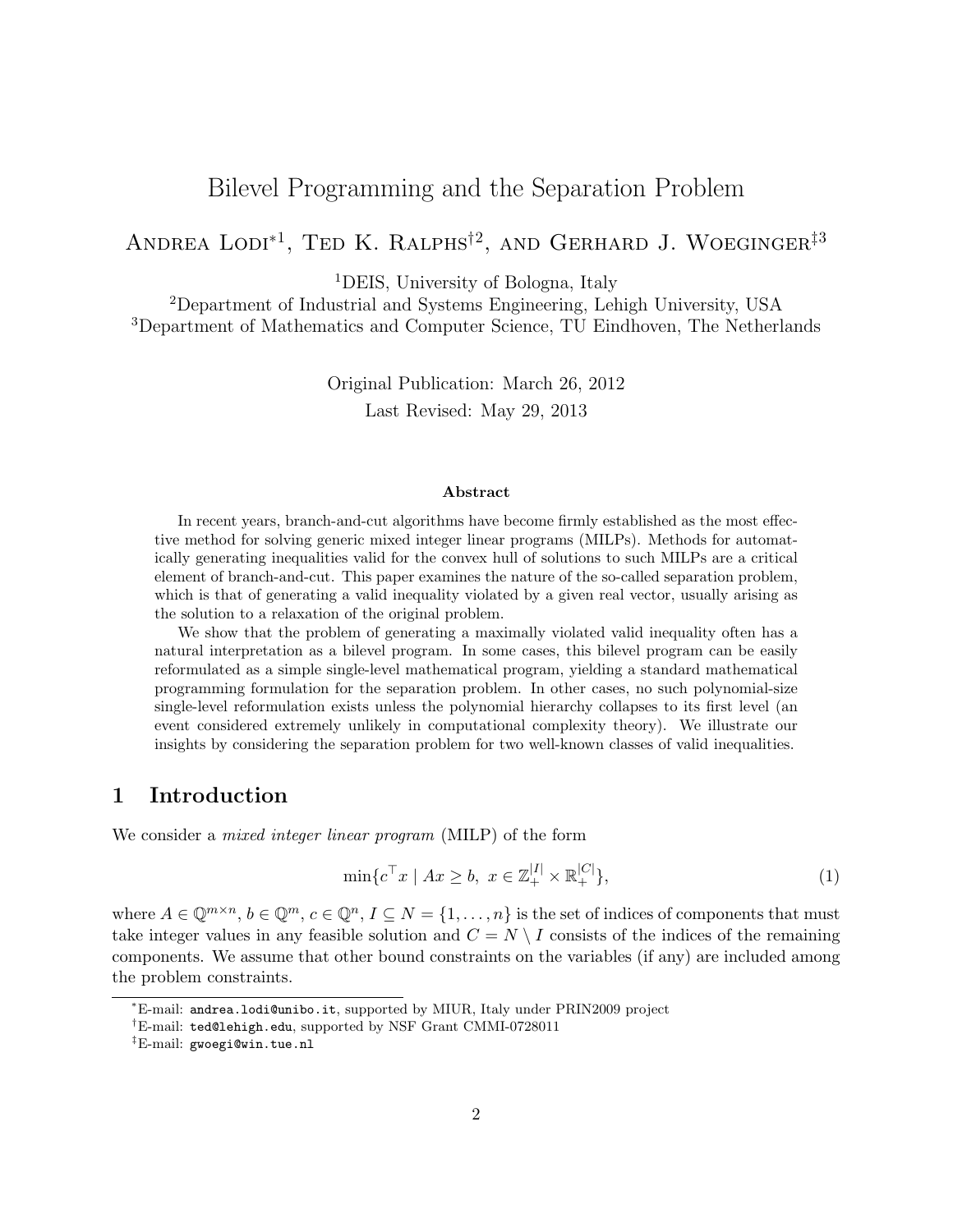The continuous or linear programming (LP) relaxation of the above MILP is the mathematical program obtained by dropping the integrality requirement on the variables in  $I$ , namely

$$
\min_{x \in \mathcal{P}} c^{\top} x,\tag{2}
$$

where  $\mathcal{P} = \{x \in \mathbb{R}^n_+ \mid Ax \geq b\}$  is the polyhedron described by the linear constraints of the MILP (1). It is not difficult to show that the convex hull of the set of feasible solutions to (1) is also a polyhedron, which we denote by  $\mathcal{P}_I = \text{conv}(\mathcal{P} \cap (\mathbb{Z}_+^I \times \mathbb{R}_+^C))$ . This means that in principle, the MILP (1) is equivalent to a linear program over this implicitly defined polyhedron. In fact, Grötschel et al. [1981] showed that, under mild assumptions, the (linear) optimization problem over  $P_I$  is polynomially equivalent to the *separation problem*, defined formally in Section 2 below, which is the problem of determining whether a given vector is in  $\mathcal{P}_I$  and if not, producing a hyperplane separating the vector from  $\mathcal{P}_I$ .

In this paper, we examine the nature of this separation problem for structured classes of valid inequalities. We show that the separation problem has a natural interpretation as a bilevel programming problem, which is equivalent to the optimization problem over the so-called closure for the class. In many cases, this bilevel programming problem has a re-formulation as a single-level mathematical program, which implies that there is a short certificate of validity for the associated class of valid inequalities. However, this is not always the case. Our main result is to show formally that for the strongest version of the generalized subtour elimination constraints (GSECs) for the well-known *Capacitated Vehicle Routing Problem* (CVRP), the separation problem cannot be reformulated unless the *polynomial hierarchy* (described below) collapses to its first level. This collapse is considered to be extremely unlikely by computational complexity theorists. Before getting to the main result, we introduce the necessary concepts and definitions from both complexity theory and bilevel programming.

#### 1.1 Bilevel Programming

A bilevel mixed integer linear program (MIBLP) is a generalization of a standard MILP that models hierarchical decision processes. In a MIBLP, the variables are split into a set of upper-level variables, denoted by x below, and a set of *lower-level variables*, denoted by y below. Conceptually, the values of the upper-level variables are fixed first, subject to the restrictions of a set of upper-level constraints, after which the second-stage variables are fixed by solving an MILP parameterized on the fixed values of the upper-level variables. The canonical MIBLP is given by

$$
\min \left\{ c^1 x + d^1 y \mid x \in \mathcal{P}_U \cap (\mathbb{Z}^{I_1} \times \mathbb{R}^{C_1}), \right\}
$$

$$
y \in \operatorname{argmin} \{ d^2 y \mid y \in \mathcal{P}_L(x) \cap (\mathbb{Z}^{I_2} \times \mathbb{R}^{C_2}) \} \right\},
$$

where

$$
\mathcal{P}_U = \left\{ x \in \mathbb{R}^{n_1} \mid A^1 x \ge b^1, x \ge 0 \right\}
$$

is the polyhedron defining the upper-level feasible region;

$$
\mathcal{P}_L(x) = \left\{ y \in \mathbb{R}^{n_2} \mid G^2 y \ge b^2 - A^2 x, y \ge 0 \right\}
$$

is the polyhedron defining the *lower-level feasible region* with respect to a given  $x \in \mathbb{R}^{n_1}$ ;  $A^1 \in$  $\mathbb{Q}^{m_1 \times n_1}; b^1 \in \mathbb{Q}^{m_1}; A^2 \in \mathbb{Q}^{m_2 \times n_1}, G^2 \in \mathbb{Q}^{m_2 \times n_2}; \text{ and } b^2 \in \mathbb{Q}^{m_2}.$  The index sets  $I_1 \subseteq N_1 =$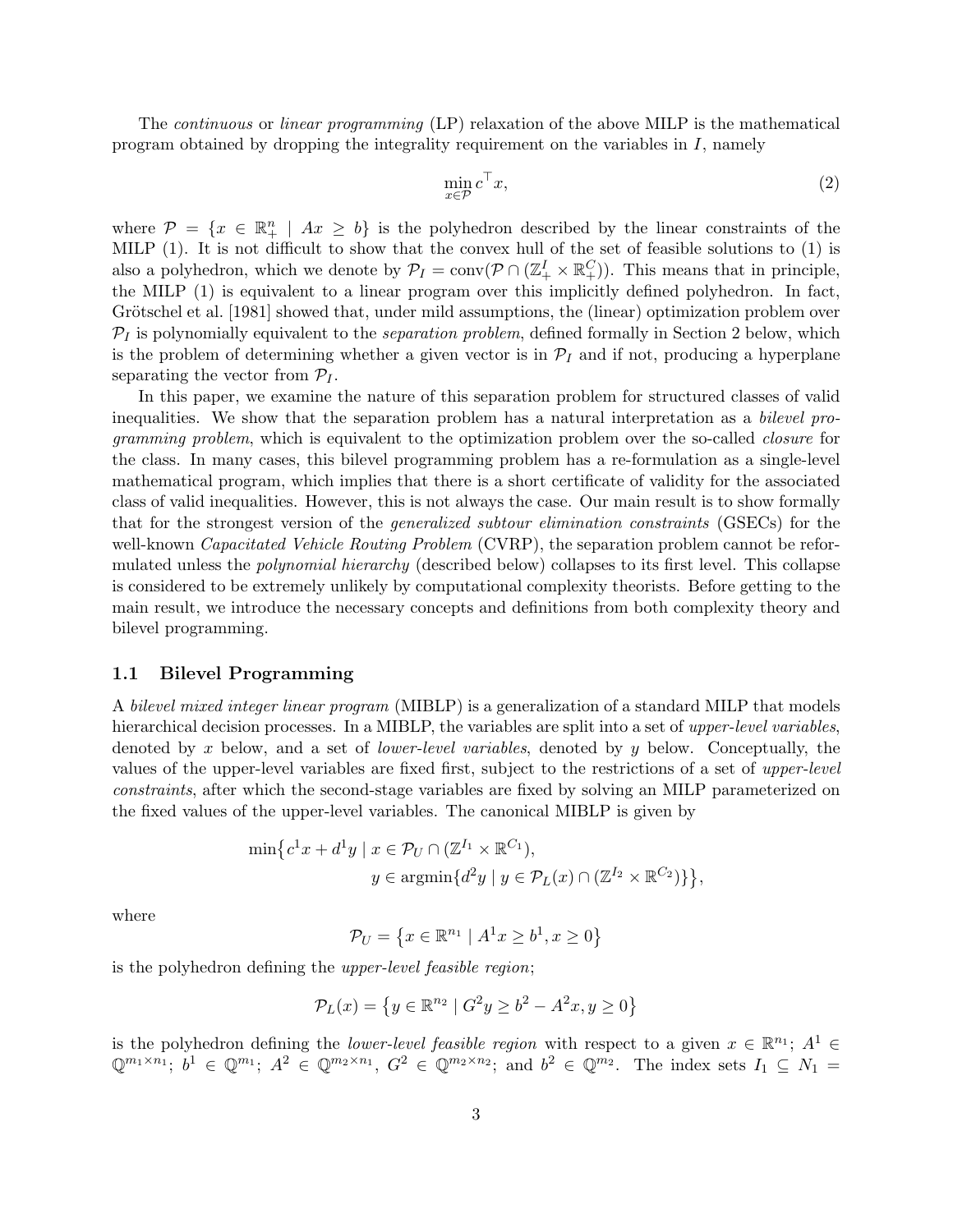$\{1,\ldots,n_1\}, I_2 \subseteq N_1 = \{1,\ldots,n_1\}, C_1 = N_1 \setminus I_1$ , and  $C_2 = N_2 \setminus I_2$  are the bilevel counterparts of the sets I and C defined previously. For more detailed information, Colson et al.  $[2005]$  provide an introduction to and comprehensive survey of the bilevel programming literature, while Moore and Bard [1990] introduce the discrete case. Dempe [2003] provides a detailed bibliography.

#### 1.2 The Polynomial Hierarchy

Informally, the polynomial hierarchy is a scheme for classifying multi-level decision problems that extends the well-known complexity classes  $P$  and  $NP$  to problems with multiple decision-makers (and multiple objectives, in the case of optimization models), such as those arising in multi-round games. Level zero of the hierarchy is denoted  $\Sigma_0^P$  and contains the problems that can be solved in polynomial time; in other words,  $\Sigma_0^P = P$ . The first level of the hierarchy is formed by the problems in  $NP = \Sigma_1^P$  and by their negated versions in  $co-NP = \Pi_1^P$ . Level k of the hierarchy consists of the problems in class  $\Sigma_k^P$  together with the negated versions of these problems in class  $\Pi_k^P$ . Roughly speaking, a problem is in class  $\Sigma_k^P$  if it can be solved in nondeterministic polynomial time, given an oracle for solving problems in the class  $\Sigma_{k-1}^P$ .

Equivalently (and still roughly speaking), the class  $\Sigma_k^P$  contains the problems that can be expressed by a logical formula that consists of a sequence of k existentially or universally quantified discrete variables, followed by a Boolean predicate that depends on the variables and on the given instance and that can be evaluated in polynomial time. The first quantifier in the logical formula is an existential quantifier. Hence, the class  $NP = \Sigma_1^P$  contains the problems of the form  $? \exists x \in X$ :  $S(x)$ , where  $S(x)$  is the aforementioned Boolean predicate. The class  $\Sigma_2^P$  contains the problems of the form  $? \exists x \in X \text{ s.t. } S(x, y) \forall y \in Y$ , and so on. Note that

$$
\Sigma_0^P \subseteq \Sigma_1^P \subseteq \Sigma_2^P \subseteq \Sigma_3^P \subseteq \dots \subseteq \Sigma_k^P \subseteq \Sigma_{k+1}^P \subseteq \dots
$$

It is not known whether any of these inclusions is strict, but in the computational complexity community, it is strongly conjectured that all of them are strict. It has been shown that if  $\Sigma_k^P$  =  $\Sigma_{k+1}^P$  for some k, then this would imply  $\Sigma_k^P = \Sigma_j^P$  for all  $j \geq k+1$ ; in this case, one would say that the polynomial hierarchy collapses to its kth level. A collapse to level zero would mean that  $P = NP$ . A collapse to any other fixed level would have weaker consequences, but is still considered to be extremely unlikely.

Stockmeyer [1977]'s foundational work introduced the polynomial hierarchy. It also exhibited for every  $k \in \mathbb{N}$  certain quantified versions of the well-known satisfiability problem that are complete for the class  $\Sigma_k^P$  and that thus constitute the most difficult problems in the class. A simple way to envision these quantified versions is to interpret them as a multi-round game with  $k$  players who are together determining the values of the variables in a first-order Boolean formula. Each player in turn picks the values of a designated subset of the variables, with each "odd" player attempting to force the expression to eventually (once all variables are fixed) evaluate true by tying the hands of the even player who follows her, while said "even" player attempts to find a way to make the expression false. In fact, it is only necessary for there to be two players, an "even" player and an "odd" player, for this game to work as described. It is the number of rounds, not the number of players, that determines the complexity. The relationship between Stockmeyer [1977]'s decision games and optimization was first noted by Jeroslow [1985], who showed that the rather contrived games of Stockmeyer [1977] can be reduced to a similar set of k-level binary optimization problems and thus showed that k-level discrete optimization problems are  $\Sigma_k^P$ -hard, even when the variables are binary and all constraints are linear.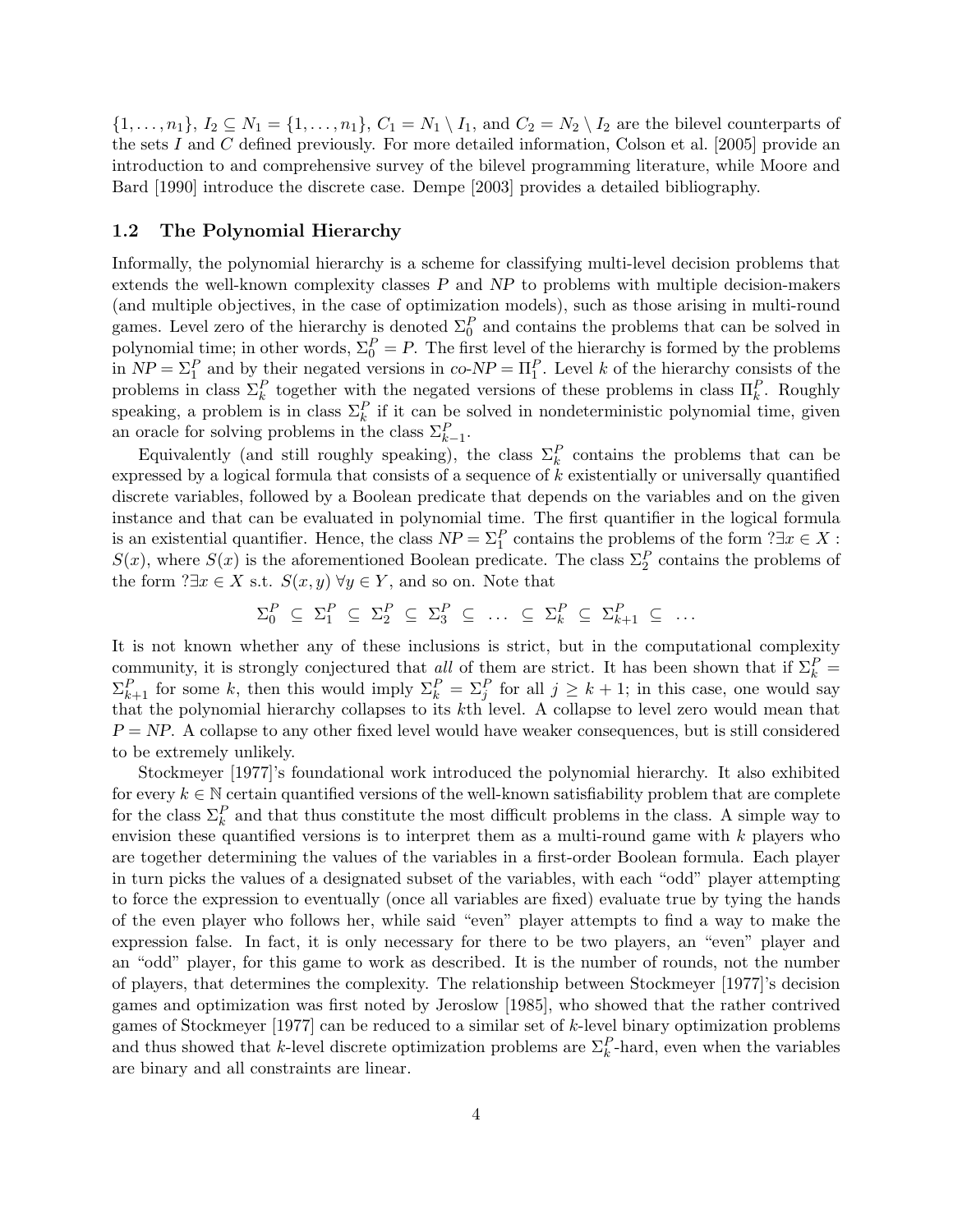#### 1.3 Membership and Separation Problems

A valid inequality for a set  $\mathcal{S} \subseteq \mathbb{R}^n$  is a pair  $(\alpha, \beta)$ , where  $\alpha \in \mathbb{R}^n$  is the *coefficient vector* and  $\beta \in \mathbb{R}$ is a right-hand side, such that  $\alpha^{\top} x \geq \beta$  for all  $x \in \mathcal{S}$ . Associated with any valid inequality  $(\alpha, \beta)$ is the half-space  $\{x \in \mathbb{R}^n \mid \alpha^\top x \geq \beta\}$ , which must contain S. It is easy to see that any inequality valid for  $S$  is also valid for the convex hull of  $S$ .

For a polyhedron  $\mathcal{Q} \subseteq \mathbb{R}^n$ , the so-called *separation problem* is to generate a valid inequality violated by a given vector. Formally, we define the problem as follows.

**Definition 1** The separation problem for a polyhedron Q is to determine for a given  $\hat{x} \in \mathbb{R}^n$ whether or not  $\hat{x} \in \mathcal{Q}$  and if not, to produce an inequality  $(\bar{\alpha}, \bar{\beta}) \in \mathbb{R}^{n+1}$  valid for  $\mathcal{Q}$  and for which  $\bar{\alpha}^\top \hat{x} < \bar{\beta}.$ 

The separation problem is not a traditional decision problem, as stated, since it requires additional output in case the answer is in the negative. The membership problem and its complement, the non-membership problem, are decision problems closely related to the separation problem. The membership problem associated with a polyhedron Q and a given point  $\hat{x} \in \mathbb{R}^n$  is the question of whether  $\hat{x}$  is a member of  $Q$ . If  $Q$  is described either explicitly by a set of linear inequalities or as the convex hull of solutions to an explicitly described integer program, there is a short certificate for the membership problem. This is because we can demonstrate that  $\hat{x} \in \mathcal{Q}$  by exhibiting a polynomial number of points in  $Q$  whose convex combination yields  $\hat{x}$ . Carathéodory's Theorem assures us that such a convex combination exists when  $\hat{x} \in \mathcal{Q}$ .

Assuming  $\mathcal Q$  is bounded, one way of constructing a certificate of membership is to solve a system of equations in which the columns of the coefficient matrix are the extreme points of  $\mathcal{Q}$ , the right hand-side is  $\hat{x}$ , and the variable values to be determined are the weights. By the result of Grötschel et al. [1981], solving this system as a (feasibility) linear program is polynomially equivalent to solving the optimization problem over Q, which is to determine  $\min_{x \in \mathcal{Q}} d^{\top}x$  for a given  $d \in \mathbb{R}^n$ (more about this below). Note that a certificate of membership is also a certificate for an upper bound on the optimal solution value of the optimization problem over Q and the membership problem is thus closely related to the decision version of the optimization problem over Q.

The non-membership problem may not have a short certificate if optimization over  $\mathcal Q$  is an  $NP$ -hard problem. Although we can obtain a valid inequality violated by  $\hat{x}$  from the Farkas proof of infeasibility, certifying the validity of this inequality requires certifying a lower bound on the optimal solution value of an optimization problem over  $Q$ . This is a universally quantified decision problem for which a short certificate can only exist if  $NP = co-NP$  whenever optimization over Q is an NP-hard problem.

An optimization problem closely associated with the separation problem is the maximally vi*olated valid inequality problem* (MVVIP) with respect to  $\hat{x} \in \mathbb{R}^n$  and a (bounded) polyhedron  $Q$ . This problem can in principle be stated as the linear program

$$
\min \quad \alpha^{\top}\hat{x} - \beta \tag{3}
$$

$$
\beta \le \alpha^{\top} x, \quad \forall x \in \mathcal{E} \tag{4}
$$

where  $\mathcal E$  is the set of extreme points of  $\mathcal Q$ . Problem (3)-(4) takes value zero if there is no violated inequality (the trivial solution  $(\alpha, \beta) = (0, 0)$  is feasible), while it is otherwise unbounded. The unboundedness arises because scaling can increase the degree of violation of any given violated valid inequality by an arbitrary amount. In practice, the solution to this linear program must be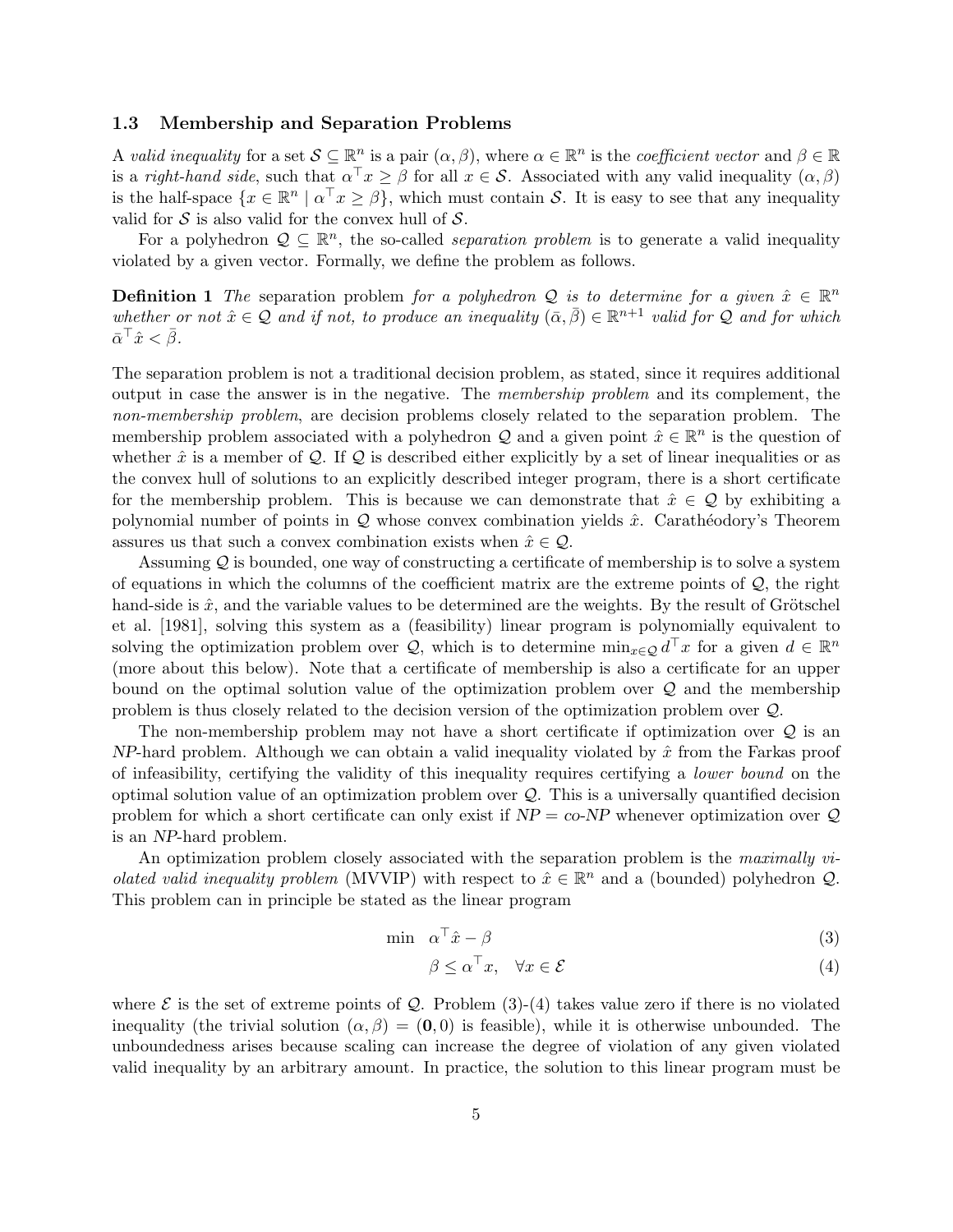normalized in some appropriate way, requiring the addition of one or more normalization constraints to  $(3)-(4)$ . There are a number of alternative ways in which this could be accomplished, e.g., by adding the constraint  $\|\alpha\|_1 = 1$ . The difficulty of solving the resulting mathematical program, as well as which valid inequalities may be produced by solving the MVVIP, depends on the selected normalization. This is largely an empirical issue which is beyond the scope of the present work. We refer the reader, e.g., to Fischetti et al. [2011] for details. Note that the linear program (3)-(4) is precisely the dual of the linear programming form of the membership problem mentioned earlier. Solving it is polynomially equivalent to both optimization over Q and the associated separation problem, again by the result of Grötschel et al. [1981].

#### 1.4 Overview

The remainder of the paper is organized as follows. In Section 2, we explain the bilevel nature of the separation problem. In Section 3, we describe in detail some classes of valid inequalities and analyze the separation problem for each of them in the context of the framework we have laid out in Section 2. In Section 3.1, we consider the well-known class of disjunctive valid inequalities for general MILPs and show that in this particular case it is quite straightforward to convert the associated bilevel linear program into a single-level mathematical program. In Section 3.2, we show that this reformulation is not possible for some classes of valid inequalities unless  $\Sigma_2^P = NP$  (in other words: unless the polynomial hierarchy collapses to its first level). For the strongest version of the GSECs for the CVRP, we show formally that the separation problem is complete for the class  $\Sigma_2^P$ . Two more examples of separation problems that admit a natural bilevel formulation are discussed in Section 3.3. Finally, in Section 5, we draw some conclusions.

# 2 The Separation Problem and Bilevel Programming

#### 2.1 Classes of Valid Inequalities

To improve tractability, valid inequalities are often generated by solving (either exactly or approximately) the MVVIP for one or more relaxations of the original problem. These relaxations may arise in considering valid inequalities from a specific *family* or *class*, i.e., inequalities that share a special structure. Applegate et al. [2006] called this paradigm for generation of valid inequalities the template paradigm. Generally speaking, a class of valid inequalities for a given set  $S$  is simply a subset of all valid inequalities for  $S$ . Such subsets can be defined in a number of ways and may be either finite or infinite. Associated with any given class  $\mathcal{C} \subseteq \mathbb{R}^{n+1}$  is its *closure*  $\mathcal{P}_{\mathcal{C}}$ , defined to be the intersection of all half-spaces associated with inequalities in the class. If the class is finite, then the closure is a polyhedron. Otherwise, it may or may not be a polyhedron.

The MVVIP with respect to a given closure is to produce a valid inequality with maximum violation from a particular class. To formulate such a problem, we must have a method of verifying membership in the class. Membership may be certified either by associating members of the class with a certain well-defined combinatorial structure from which the inequality can be both constructed and verified or by explicitly describing the closure and certifying validity through an optimization oracle. The structure, when provided, may itself constitute a certificate of validity for a given valid inequality and hence also a certificate of non-membership for any solution that violates the valid inequality. Next, we describe the role of proofs of validity in more detail.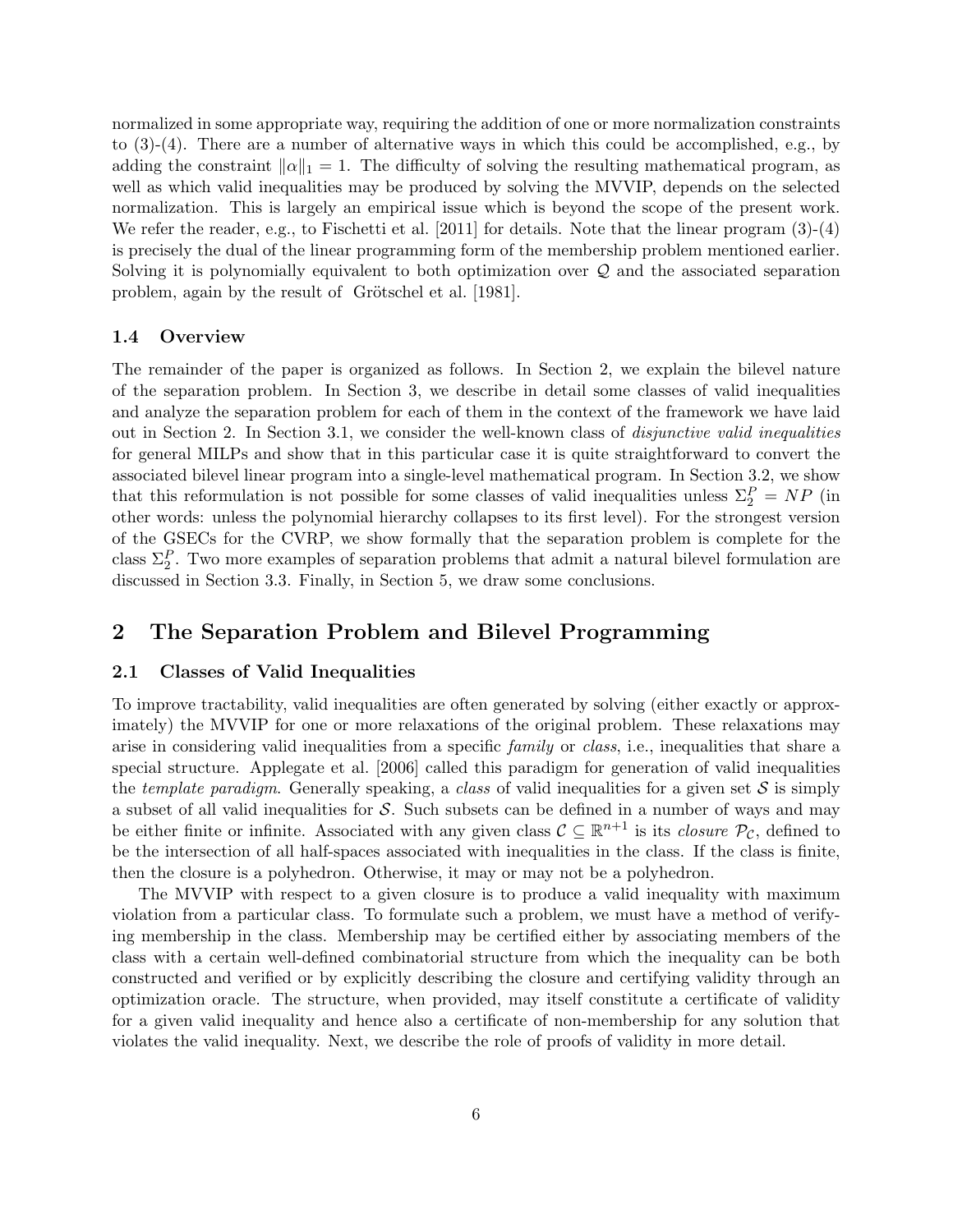#### 2.2 Proofs of Validity

In general, any procedure to produce a valid inequality must implicitly produce a proof of validity. The complexity of producing this proof of validity is closely related to the complexity of the MVVIP. The validity verification problem (VVP) is that of verifying the validity of a given inequality with respect to a given polyhedron. The VVP is a decision problem that is usually easier (in a complexity sense) than that of actually producing the inequality.

To illustrate, let us consider the problem of proving the validity of a given inequality with respect to an explicitly described polyhedron. This problem is easy, since we have simply to produce weights with which the inequalities describing the polyhedron can be combined to generate the given inequality. This can be done by solving a (feasibility) linear program. Consider the polyhedron  $P$ from (2), for example. We have that  $(\alpha, \beta)$  is a valid inequality if and only if  $\exists u \in \mathbb{R}^m_+$  such that

$$
\alpha \ge uA,\tag{5}
$$

$$
\beta \leq ub. \tag{6}
$$

Thus, the set of all valid inequalities for a polyhedron is itself a polyhedron. There are short certificates for both the membership and non-membership problems, and the MVVIP itself is polynomially solvable.

This basic principle can be extended to proofs of validity for unions of polyhedra. This technique is at the core of Balas [1979]'s disjunctive procedure, which is to generate inequalities valid for the convex hull of the union of polyhedra associated with the individual terms of a fixed linear disjunction. It is easy to show that in this case too, there are short certificates for both the membership and non-membership problems, and the MVVIP itself is polynomially solvable. We describe more details of this case in Section 3.1 below.

In general, proving validity can be understood as equivalent to the problem of certifying a lower bound on the optimal value of an optimization problem over  $\mathcal{P}_{\mathcal{C}}$ . Given  $(\alpha, \beta)$ , we need to know that

$$
\beta \le \min_{x \in \mathcal{P}_{\mathcal{C}}} \alpha^{\top} x. \tag{7}
$$

Note the distinction between this and the problem of proving validity for  $\mathcal{P}_I$  directly. Although this problem is easier in general (since optimization over the closure is relaxation of the original problem), we will see later that it may actually be more difficult in some cases.

For some classes of valid inequalities, verifying validity is easy. For Chv $\alpha$ tal-Gomory (C-G) cuts for pure integer programs, for example, proving validity consists of finding a combination of the inequalities from the original formulation (as in  $(5)-(6)$ ) that produces an integral left-hand side vector and then showing that rounding  $\beta$  up to the nearest integer value produces the inequality in question. There is thus a certificate for the non-membership problem of the associated closure (called the elementary closure) in this case, but this non-membership problem is nevertheless NPcomplete. For classes for which the inequalities arise from combinatorial structure (such as comb inequalities for TSP, odd holes for stable set, or blossoms for matching), the proof of validity for members of the class arises from the fact that any inequality conforming to a certain template structure is provably valid, though many of these inequalities can be proven valid essentially by applying the C-G procedure with specifically structured weights.

It is important to distinguish between the problem of determining whether a given inequality is valid for the closure of the class from that of determining whether a given inequality is a member of the class. In some cases, the former is difficult, while the latter is not. Another point of subtle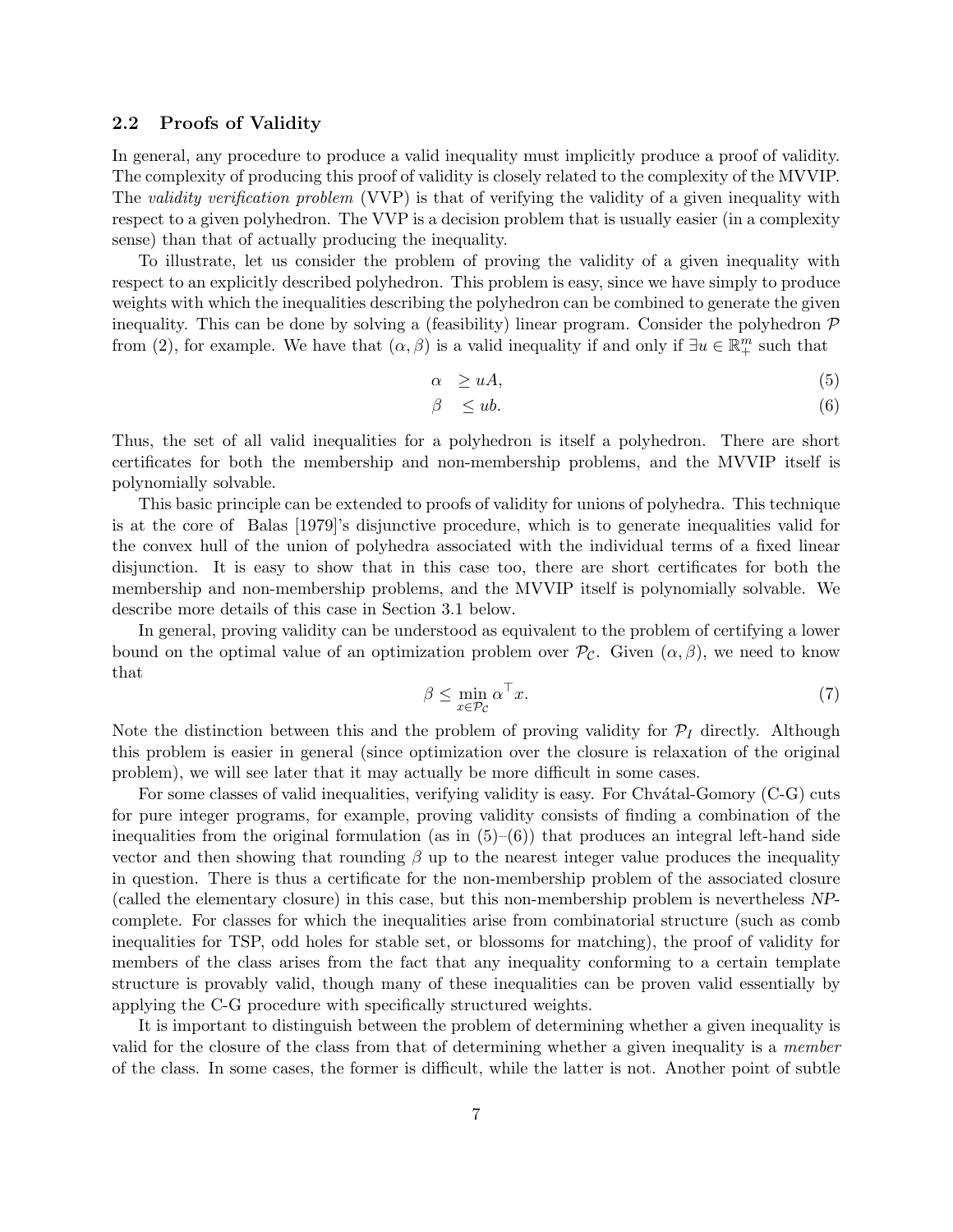distinction that can affect the complexity of verifying validity is the form in which the inequality is given. If the inequality is given along with the certificate (consisting of the weights or the combinatorial structure that produced it), it may be easier to verify than if it is presented in the standard form without any additional structural information.

The fact that verifying validity is easy for many of the most commonly known classes of valid inequalities is actually no coincidence. In some sense, this happens by design. There is a strong connection between the existence of such a short certificate and the complexity of the separation problem that can be uncovered by considering the bilevel structure of the separation problem. We explore this next.

#### 2.3 Bilevel Formulation

For now, let us adopt the point of view that verifying validity is equivalent to verifying (7) and consider a given class of valid inequalities  $\mathcal{C}$ . The bilevel nature of the MVVIP for a class  $\mathcal{C}$ then arises as follows. The constraints of the upper level problem describe the structure of the class, usually in the form of explicit constraints on the allowable set of coefficient vectors  $\alpha$  (though variables other than  $\alpha$  may be required to define the structure). The lower-level problem is to generate the proof of validity, often by calculating the right-hand side  $\beta$  required to ensure  $(\alpha, \beta)$ is valid. The complexity of the separation problem depends strongly on the complexity of this lower-level problem, which we refer to as the right-hand side generation problem (RHSGP), when it can be interpreted as such.

We can now formulate the separation problem, in principle, as the MIBLP

$$
\min \quad \alpha^{\top}\hat{x} - \beta \tag{8}
$$

$$
\alpha \in \mathcal{C}_{\alpha} \tag{9}
$$

$$
\beta = \min_{x \in \mathcal{P}_{\mathcal{C}}} \alpha^{\top} x,\tag{10}
$$

where  $\mathcal{P}_{\mathcal{C}}$  is the closure and  $\mathcal{C}_{\alpha}$  is the set of admissible coefficient vectors (the projection of  $\mathcal{C}$  into the space of coefficient vectors). Note that we expressly include the constraints (9), though their function is only to ensure that the inequality produced is a member of the given class. They are technically unnecessary if the goal is simply to produce an inequality valid for the closure (but not necessarily a member of the class).

It should be emphasized that the formulation (8)–(10) is conceptual in nature. In practice, it presents several challenges. Most importantly, to actually write an instance of this problem down explicitly seems to require that we have compact (linear) descriptions of both the closure  $\mathcal{P}_{\mathcal{C}}$  and the set of admissible coefficient vectors  $C_{\alpha}$ . At the same time, the objective function (10) is also apparently bilinear, which raises other practical issues. Note that only the optimal value of the lower-level problem, not the solution itself, is required for computation of the upper-level objective value. This is similar to the case of a bilevel program that models direct conflict between the leader and the follower in a Stackelberg game.

The observations above highlight the crucial points in understanding the nature of the separation problem. If we do have compact descriptions of  $\mathcal{P}_{\mathcal{C}}$  and  $C_{\alpha}$  (either explicitly or as the convex hull of integer points inside an explicitly described polyhedron), then we can reformulate the separation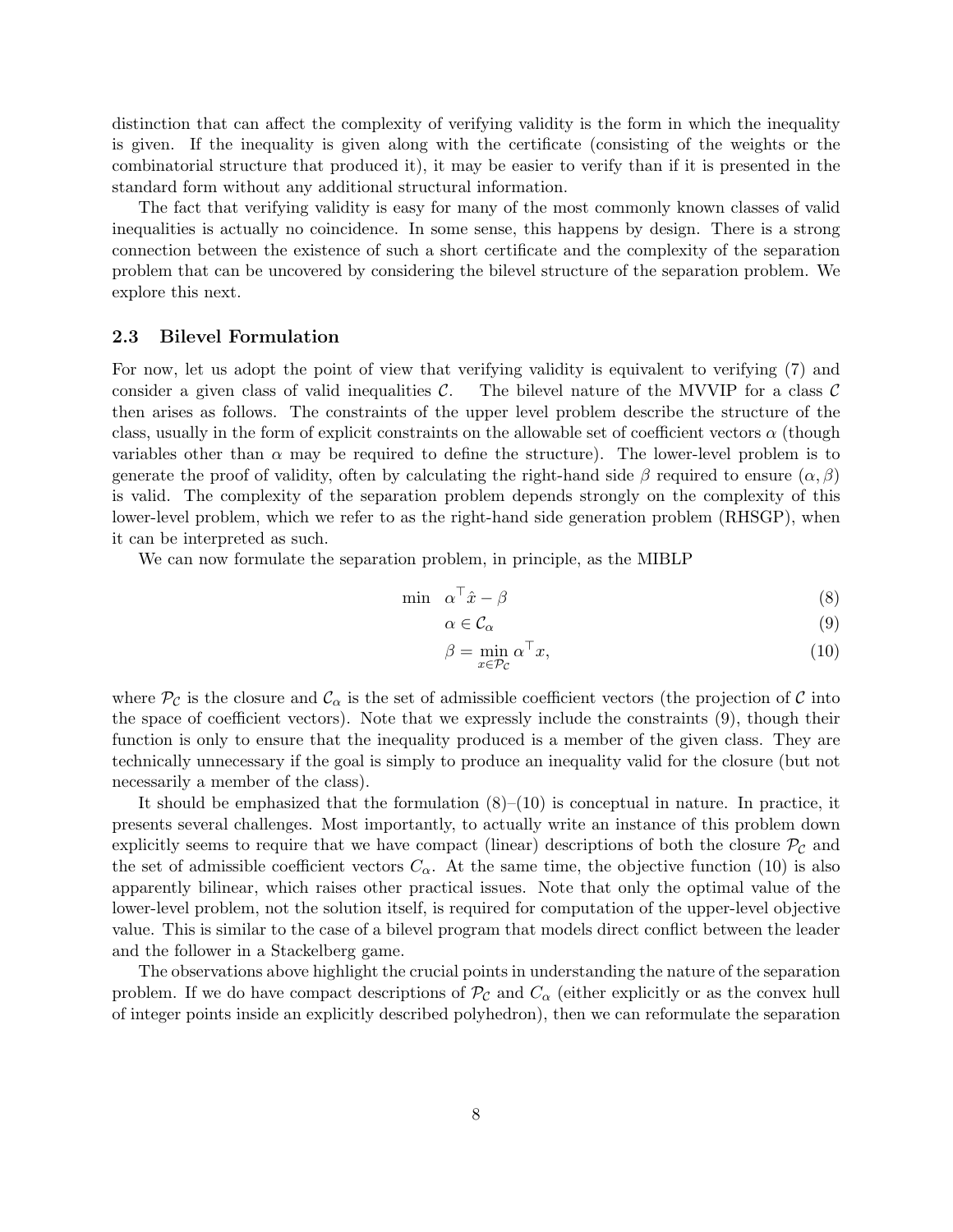problem as

$$
\min \quad \alpha^{\top}\hat{x} - \beta \tag{11}
$$

$$
\alpha \in \mathcal{C}_{\alpha} \tag{12}
$$

$$
\beta \le \alpha^{\top} x \quad \forall x \in \mathcal{P}_{\mathcal{C}}.\tag{13}
$$

Solution of this reformulation technically only requires an oracle for the optimization problem over the closure  $\mathcal{P}_{\mathcal{C}}$ . However, there is a bit of circular logic involved in this statement, since the optimization problem over the closure is exactly the separation problem we are trying to solve. As above, the inequalities (12) are technically unnecessary if our goal is only to generate an inequality valid for the closure of the class. In practice, the inequalities (13) can be replaced by the finite set corresponding to just the extreme points of  $P_{\mathcal{C}}$  when this set is a polytope and this separation problem can be solved using a cutting plane method in which the extreme points of  $\mathcal{P}_{\mathcal{C}}$  are generated dynamically.

In general, it should be clear that the above separation problem may be very difficult to solve. In fact, the complexity depends strongly on the complexity of the RHSGP (when the lower level can be interpreted in this way). A case in which there exists a simple reformulation of the separation problem as a single-level optimization problem is that in which the RHSGP can be solved in closed form or as a feasibility problem, given the vector  $\alpha$  (and possibly some auxiliary information, such as the combinatorial structure that certifies validity). When generating a valid inequality from a fixed disjunction, we can solve the RHSGP in closed form, which leads to the well-known single-level reformulation for this class. Not surprisingly, when one examines the (exact) separation algorithms appearing in the literature, it quickly becomes clear that the classes are carefully chosen so as to ensure that the bilevel program  $(8)$ – $(10)$  collapses into a polynomial-size single-level program, generally linear or mixed integer linear. However, this is not always possible, as we show below.

### 3 Examples

In this section, we illustrate our ideas by reviewing a number of examples. The first example (Section 3.1) allows a reformulation as a single-level mathematical program of polynomial size, whereas the second example (Section 3.2) does not allow this unless the polynomial hierarchy collapses. Two further examples are discussed in Section 3.3.

#### 3.1 Disjunctive Valid Inequalities for general MILPs

Given an MILP in the form (1), Balas [1979] showed how to derive a valid inequality by exploiting any disjunction described by linear inequalities. In particular, the procedure applies to disjunctions of the form

$$
\pi^{\top} x \le \pi_0 \quad \text{OR} \quad \pi^{\top} x \ge \pi_0 + 1 \,\forall x \in \mathbb{R}^n,\tag{14}
$$

where  $\pi \in \mathbb{Z}^{|I|} \times \mathbf{0}^{|C|}$  and  $\pi_0 \in \mathbb{Z}$ , which are always valid for (1). The family of inequalities valid for the union of the two polyhedra, denoted by  $\mathcal{P}_1$  and  $\mathcal{P}_2$ , obtained from  $\mathcal P$  by adding inequalities  $(-\pi, -\pi_0)$  and  $(\pi, \pi_0 + 1)$ , respectively, are called *split cuts*. Here, we describe the separation problem for split cuts in light of the bilevel formulation given in the previous section.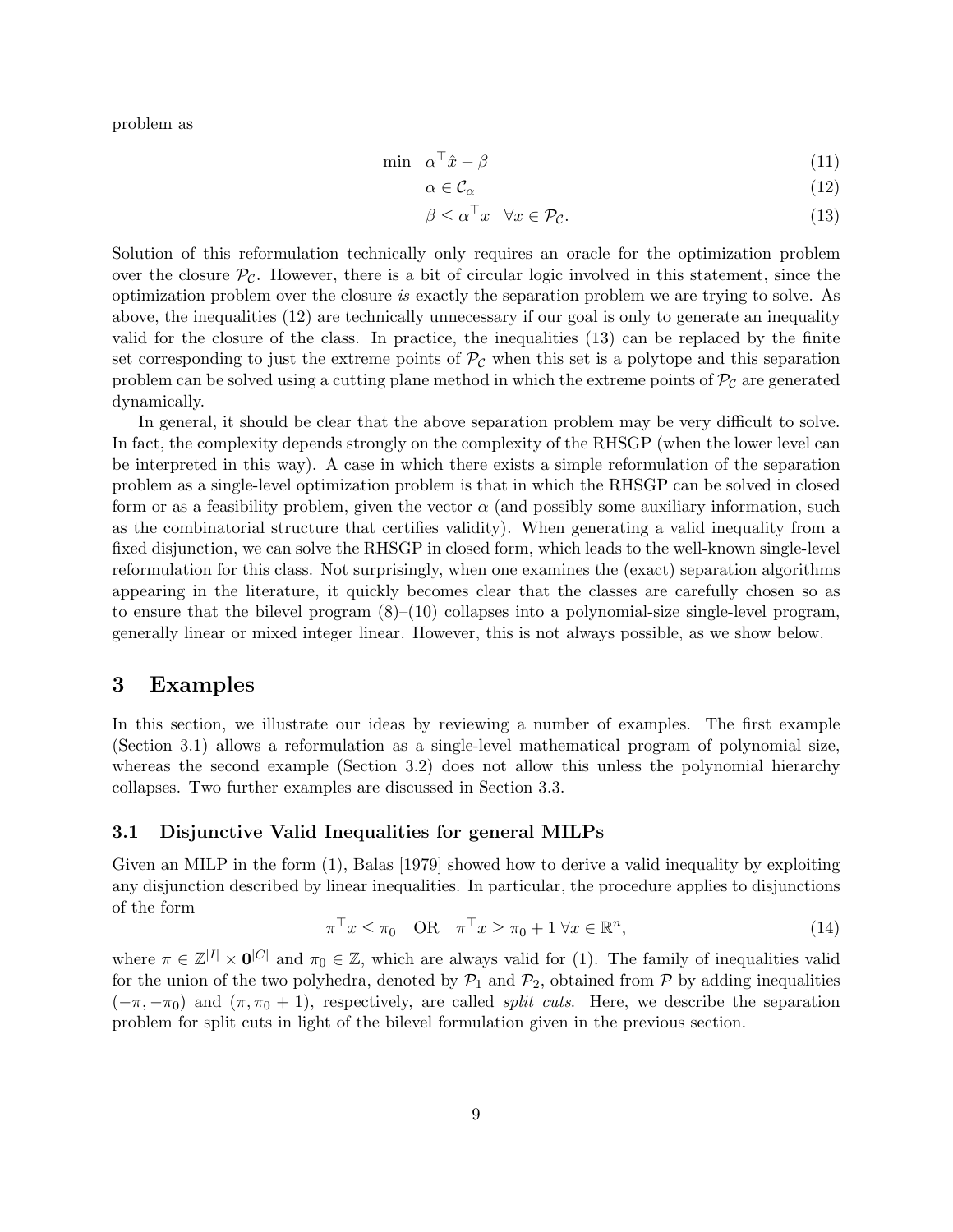For a given disjunction of the form (14), the separation problem for the associated family of disjunctive inequalities with respect to a given vector  $\hat{x} \in \mathcal{P}$  can be written as the bilevel LP

$$
\min \qquad \alpha^{\top}\hat{x} - \beta \tag{15}
$$

$$
\alpha_j \ge u^\top A_j - u_0 \pi_j \quad j \in I \cup C \tag{16}
$$

$$
\alpha_j \ge v^\top A_j + v_0 \pi_j \quad j \in I \cup C \tag{17}
$$

$$
u, v, u_0, v_0 \ge 0 \tag{18}
$$

$$
u_0 + v_0 = 1 \tag{19}
$$

$$
\beta = \min_{x \in \mathcal{P}_1 \cup \mathcal{P}_2} \alpha^{\top} x. \tag{20}
$$

Constraints (16) and (17) together with the non-negativity requirements on the dual multipliers (18) ensure that the inequality  $(\alpha, \beta)$  is valid for each of the polyhedra obtained by adding a term of the disjunction (14) to the original formulation. This means that  $(\alpha, \beta)$  satisfies the requirements for being a valid disjunctive inequality corresponding to the disjunction (14) (see Section 2.2 for more details). Constraint (19) is one of the possible normalizations to make the mathematical program above bounded. Once the coefficient vector and the corresponding dual multipliers are known, the RHSGP is easy to solve. To obtain a valid inequality, one has only to set  $\beta$  to  $\min\{u^{\top}b-u_0\pi_0, v^{\top}b+v_0(\pi_0+1)\}\$ , which is the smallest of the right-hand sides obtained by the sets of multipliers  $(u, u_0)$  and  $(v, v_0)$  corresponding to the constraints of  $\mathcal{P}_1$  and  $\mathcal{P}_2$ , respectively.

It is easy to convert the bilevel LP above into a single-level linear program.

**Proposition 1** The bilevel LP  $(15)$ – $(20)$  can be reformulated as the following single-level LP of polynomial size:

$$
\begin{array}{ll}\n\min & \alpha^{\top}\hat{x} - \beta \\
\alpha_j \ge u^{\top}A_j - u_0\pi_j & j \in I \cup C\n\end{array} \tag{21}
$$

$$
\alpha_j \ge v^\top A_j + v_0 \pi_j \quad j \in I \cup C
$$

$$
\beta \le u^{\top}b - u_0\pi_0\tag{22}
$$

$$
\beta \le v^\top b + v_0(\pi_0 + 1) \tag{23}
$$

$$
u, v, u_0, v_0 \ge 0.
$$

 $u_0 + v_0 = 1$ 

**Proof.** Note that for given values of the remaining variables, any value of  $\beta$  satisfying the two inequalities (22) and (23) above yields a valid disjunctive constraint. Furthermore, these two inequalities ensure that  $\beta \le \min\{u^\top b - u_0\pi_0, v^\top b + v_0(\pi_0 + 1)\}\)$ , while the objective function (21) ensures that the largest possible value of  $\beta$  is indeed selected, i.e.,  $\beta = \min\{u^\top b - u_0\pi_0, v^\top b + v_0(\pi_0 + 1)\}.$ In other words, the objective function (21) yields the best value of the right-hand side for free, thus returning a maximally violated valid inequality.  $\blacksquare$ 

If we wish to select the disjunction and generate a corresponding valid inequality, then we observe that the problem rises one level higher up in the polynomial hierarchy. For example, the split closure is the closure with respect to all inequalities arising from general disjunctions of the form (14). When solving the MVVIP for this closure, the vectors  $\pi$  and  $\pi_0$  become (integer)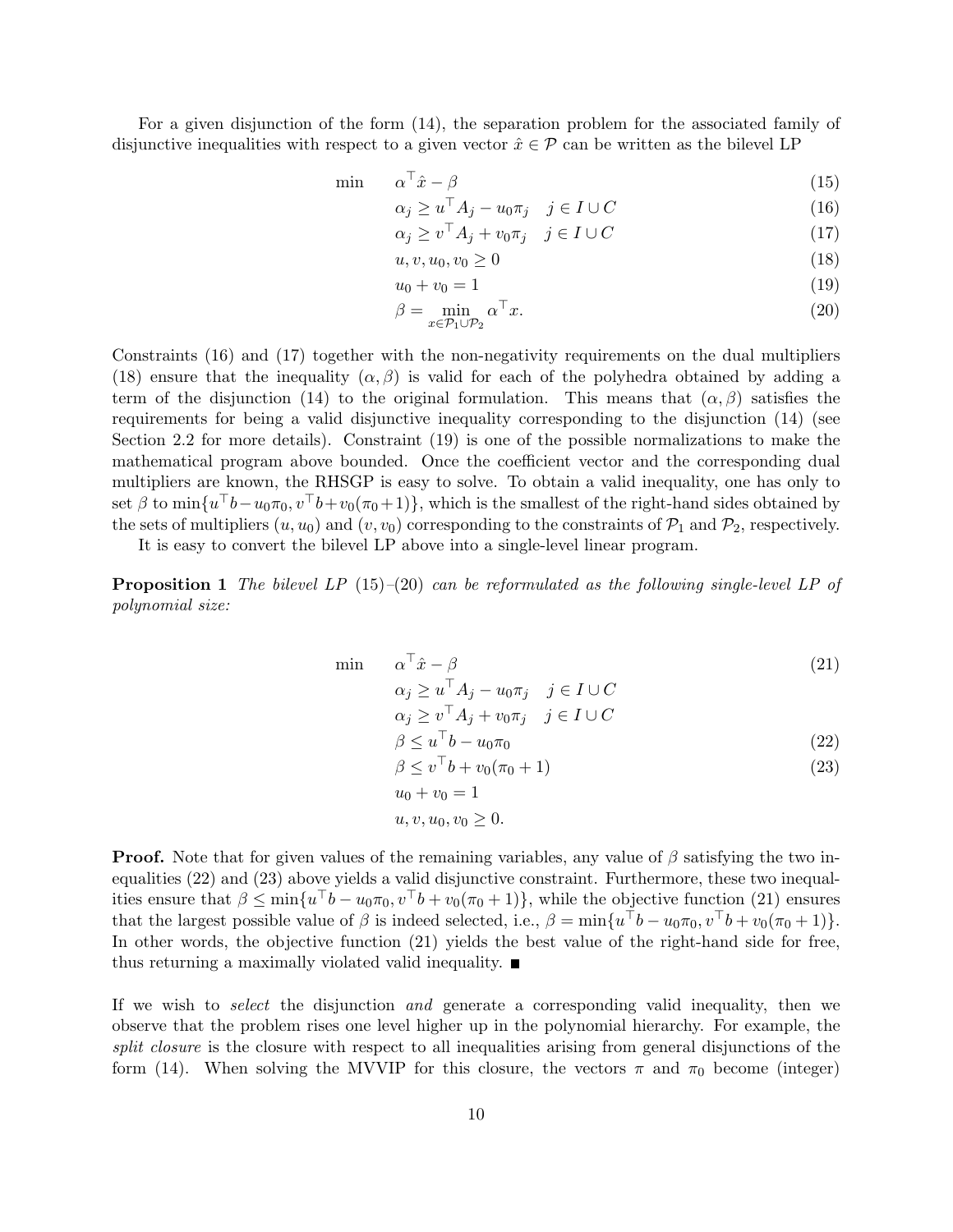variables and the problem is ostensibly a mixed integer non-linear optimization problem. It was shown by Cook et al. [1990] that the split closure is a polyhedron. The complexity of the MVVIP was shown to be NP-hard and the non-membership problem shown to be NP-complete by Caprara and Letchford [2003]. On the other hand, Balas and Saxena [2006] and Dash et al. [2007] both derive approximate methods of optimizing over the split closure that require solving a sequence of MILPs, indicating that the membership problem may also be difficult (though the complexity is still not known)

Disjunctive inequalities represent an example in which the bilevel nature of the separation problem is only useful to express the problem. In the next section, we will discuss instead a case in which no reformulation of polynomial size exists (modulo certain conjectures from complexity theory).

#### 3.2 GSECs for the CVRP

Here, we consider the classical Capacitated Vehicle Routing Problem, as introduced by Dantzig and Ramser [1959], in which a quantity  $d_i$  of a single commodity is to be delivered to each customer  $i \in N = \{1, \ldots, n\}$  from a central depot  $\{0\}$  using a homogeneous fleet of k vehicles, each with capacity K. The objective is to minimize total cost, with  $c_{ij} \geq 0$  denoting the fixed cost of transportation from location i to location j, for  $0 \leq i, j \leq n$ . The costs are assumed to be symmetric, i.e.,  $c_{ij} = c_{ji}$  and  $c_{ii} = 0$ .

This problem is naturally associated with the complete undirected graph consisting of nodes  $N \cup \{0\}$ , edge set  $E = N \cup \{0\} \times N \cup \{0\}$ , and edge costs  $c_{ij}$  for  $\{i, j\} \in E$ . In this graph, a solution is the union of k cycles whose nodes sets share only the depot node in common and whose union includes all customers. By associating an integer variable with each edge in the graph, we obtain the following integer programming formulation:

$$
\min \sum_{e \in E} c_e x_e
$$
\n
$$
\sum_{e = \{0, j\} \in E} x_e = 2k \tag{24}
$$

$$
\sum_{e=\{i,j\}\in E} x_e = 2 \quad \forall i \in N \tag{25}
$$

$$
\sum_{\substack{e=\{i,j\}\in E\\i\in S, j\notin S}} x_e \ge 2b(S) \quad \forall S \subset N, \ |S| > 1 \tag{26}
$$

$$
0 \le x_e \le 1 \quad \forall e = \{i, j\} \in E, \ i, j \ne 0 \tag{27}
$$

$$
0 \le x_e \le 2 \quad \forall e = \{0, j\} \in E \tag{28}
$$

$$
x_e \in \mathbb{Z} \quad \forall e \in E. \tag{29}
$$

Constraints  $(24)$  and  $(25)$  are the *degree constraints*. In constraints  $(26)$ , referred to as the *capacity* constraints,  $b(S)$  is any of several lower bounds on the number of vehicles required to service the customers in set S. These constraints can be viewed as a generalization of the subtour elimination constraints from the Traveling Salesman Problem and serve both to enforce the connectivity of the solution and to ensure that no route has total demand exceeding the capacity  $K$ . The easily calculated lower bound  $\sum_{i \in S} d_i/K$  on the number of trucks is enough to ensure the formulation (24)–(29)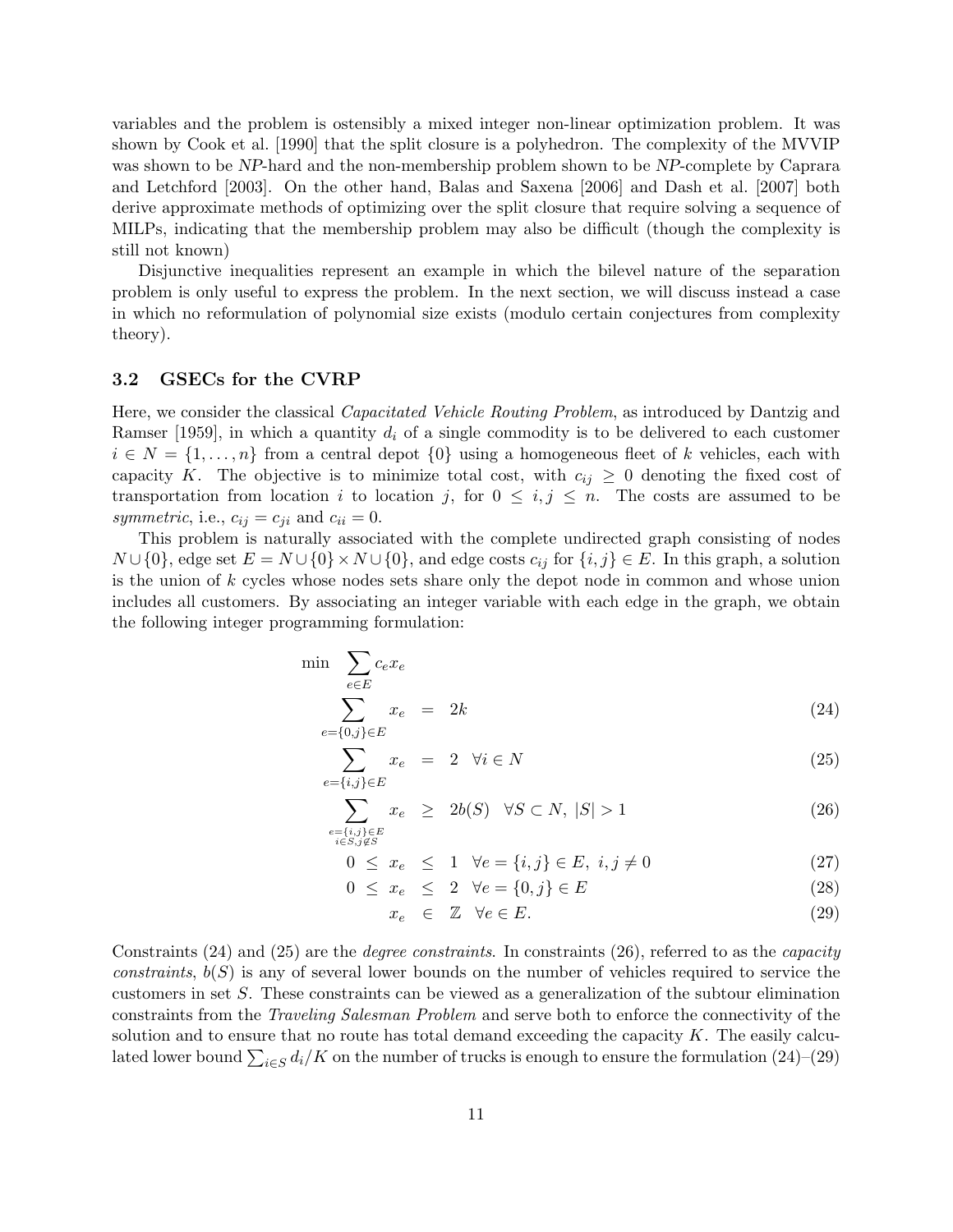is correct, but increasing this bound through the solution of a more sophisticated RHSGP will yield a stronger version of the constraints.

The MVVIP for capacity constraints with a generic lower bound  $b(S)$  can be formulated as a MIBLP of the form (8)–(10) as follows. Because we are looking for a set  $\overline{S} \subset N$  for which an inequality (26) is maximally violated, we define the binary variables

$$
y_i = \begin{cases} 1 & \text{if customer } i \text{ belong to } \bar{S} \\ 0 & \text{otherwise} \end{cases} \quad i \in N,
$$
 (30)

and

$$
z_e = \begin{cases} 1 & \text{if edge } e \text{ belong to } \delta(\bar{S}) \\ 0 & \text{otherwise} \end{cases} \qquad e \in E,
$$
 (31)

where  $\delta(\bar{S})$  denotes the set of edges in E with one endpoint in  $\bar{S}$ , to model selection of the members of the set  $\overline{S}$  and the coefficients of the corresponding inequality. Thus, the formulation is

$$
\min \sum_{e \in E} \hat{x}_e z_e - 2b(\bar{S})\tag{32}
$$

$$
z_e \ge y_i - y_j \qquad \qquad \forall e = \{i, j\} \tag{33}
$$

$$
z_e \ge y_j - y_i \qquad \qquad \forall e = \{i, j\} \tag{34}
$$

$$
\max b(\bar{S})\tag{35}
$$

 $b(\bar{S})$  is a valid lower bound. (36)

For improved tractability, the RHSGP (35)–(36) can be replaced by the calculation of a specific bound. One of the strongest possible lower bounds is obtained by solving to optimality the (strongly  $NP$ -hard) Bin Packing Problem (BPP) with the customer demands in set S being packed into the minimum number of bins of size K (Cornuéjols and Harche [1993] describe a further strengthening of the right-hand side, but we do not consider this bound here). The RHSGP based on the BPP can be modeled by using the binary variables

$$
w_i^{\ell} = \begin{cases} 1 & \text{if customer } i \text{ is served by vehicle } \ell \\ 0 & \text{otherwise} \end{cases} \quad i \in N, \ell = 1, \dots, k,
$$
 (37)

and

$$
h_{\ell} = \begin{cases} 1 & \text{if vehicle } \ell \text{ is used} \\ 0 & \text{otherwise} \end{cases} \qquad \ell = 1, \dots, k. \tag{38}
$$

Then, the full separation problem reads as follows:

$$
\min \sum_{e \in E} \hat{x}_e z_e - 2b \tag{39}
$$

$$
z_e \ge y_i - y_j \qquad \qquad \forall e = \{i, j\} \tag{40}
$$

$$
z_e \ge y_j - y_i \qquad \qquad \forall e = \{i, j\} \tag{41}
$$

$$
b = \min \sum_{\ell=1}^{n} h_{\ell} \tag{42}
$$

$$
\sum_{\ell=1}^{n} w_i^{\ell} = y_i \qquad \qquad \forall i \in N \tag{43}
$$

$$
\sum_{i \in N} d_i w_i^{\ell} \le Kh_{\ell} \qquad \qquad \ell = 1, \dots, n,
$$
\n(44)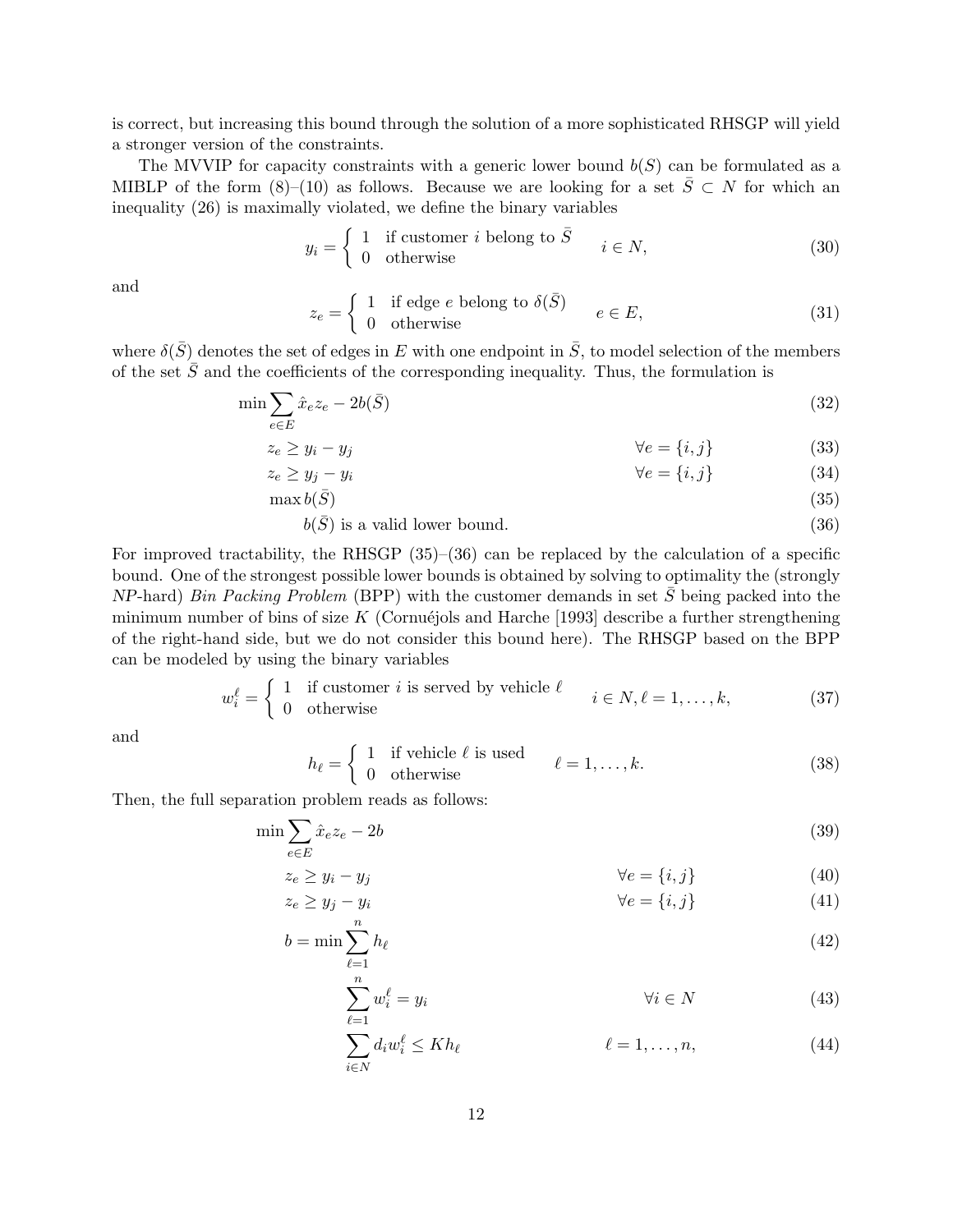where of course all variables y, z, w and h are binary according to definitions  $(30)$ ,  $(31)$ ,  $(37)$ , and (38), respectively. We refer to this class of inequalities as strengthened GSECs.

Intuitively, it is clear that the MIBLP  $(39)–(44)$  cannot be straightforwardly reduced to a singlelevel program because the sense of the optimization of the RHSGP is opposed to that of the MVVIP, i.e., absence of the lower-level objective would result in a BPP solution using the largest number of bins instead of the *smallest* number. More formally, certifying validity requires certifying a lower bound on the optimal value to the BPP, which is a universally quantified decision problem that, when embedded inside an existentially quantified optimization problem, yields a problem that is hard for the second level of the polynomial hierarchy. This intuition is supported by the following result.

# **Theorem 1** The MVVIP for the strengthened GSECs is  $\Sigma_2^P$ -hard.

We delay presentation of the (somewhat lengthy and very technical) proof of this theorem until the following section in order to continue with the development of the consequences of this theorem, which are quite serious.

**Corollary 1** There is no polynomial-size single-level MILP reformulation of problem  $(39)–(44)$ unless the polynomial hierarchy collapses to its first level.

Proof. Suppose that the MIBLP can be reformulated as a single-level MILP of polynomial size. As single-level MILPs of polynomial size can only express problems in NP, the MIBLP would also have to be in NP. However, as we show in the proof of Theorem 1, solution of the MIBLP  $(39)–(44)$ is a  $\Sigma_2^P$ -hard problem, which would then imply that  $\Sigma_2^P = NP$ . Hence the polynomial hierarchy would collapse to its first level.

A rather counterintuitive aspect of this result is that the separation problem for the closure of this class is a problem one level higher in the polynomial hierarchy than the separation problem for the convex hull of solutions to the CVRP. In fact, the VVP for this class is as difficult as the VVP for the CVRP itself. This gives a strong theoretical basis for the idea that this class probably should not be used in practice.

To make the problem a bit more tractable, we can simplify the RHSGP by relaxing the integrality requirement on  $w$  and  $h$  to obtain

$$
b = \min \sum_{\ell=1}^{n} h_{\ell} \tag{45}
$$

$$
\sum_{\ell=1}^{n} w_i^{\ell} = y_i \qquad \qquad \forall i \in N \tag{46}
$$

$$
\sum_{i \in N} d_i w_i^{\ell} \le Kh_{\ell} \qquad \ell = 1, \dots, n \qquad (47)
$$

$$
w_i^{\ell} \in [0, 1], \ h_{\ell} \in [0, 1] \qquad \qquad i \in N, \ell = 1, \dots, n,
$$
\n
$$
(48)
$$

which is also a lower bound for the BPP. In this case, the RHSGP can be solved in closed form, with an optimal solution being

$$
b = \frac{\sum_{i \in N} d_i y_i}{K}.
$$
\n(49)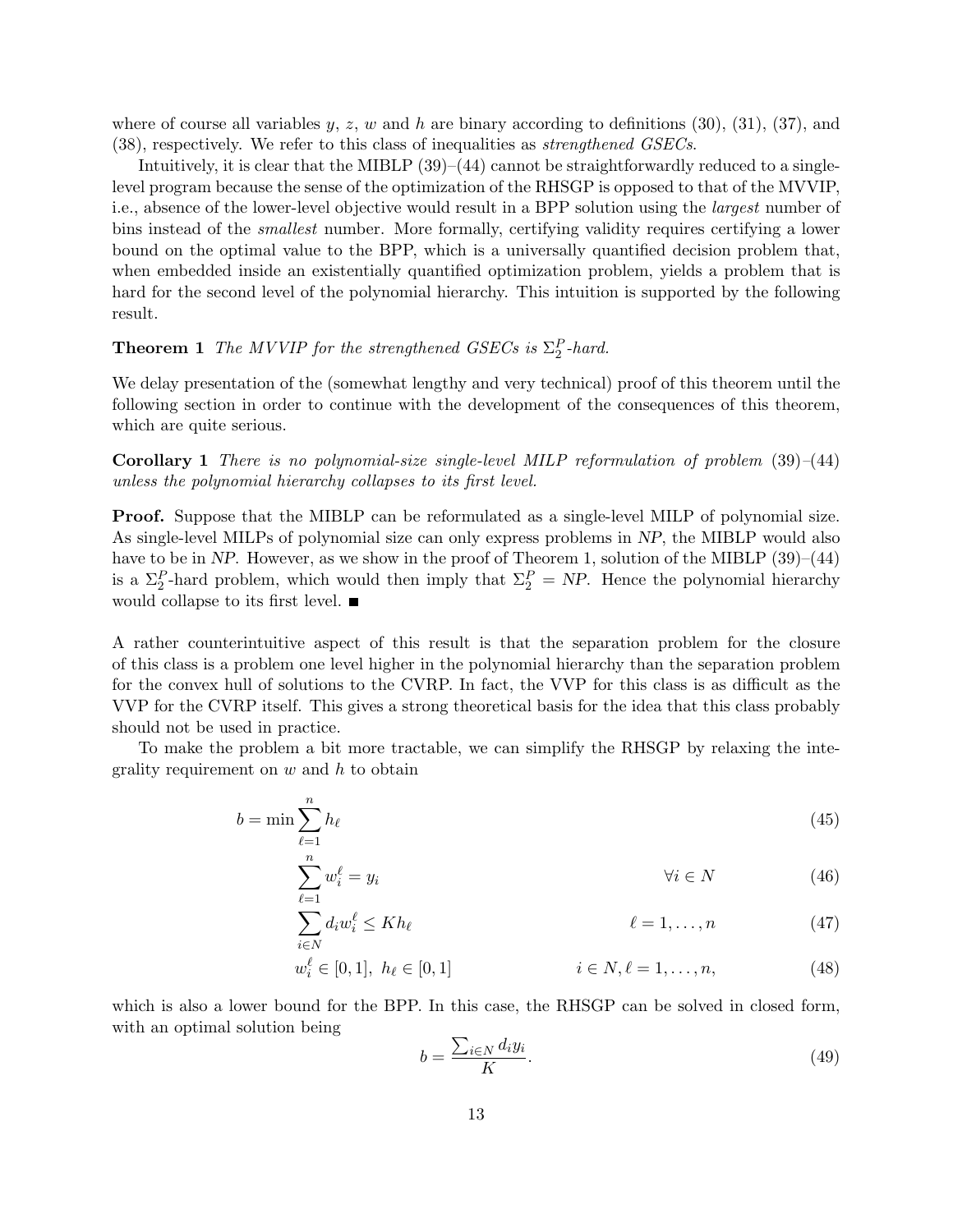Hence, the MVVIP reduces to a single-level MILP that can in turn be solved in polynomial time by transforming it into a network flow problem as proven by McCormick et al. [2003].

 $\int \sum_{i\in N} d_i y_i$ An intermediate valid lower bound is obtained by rounding the bound  $(49)$ , i.e., using  $b =$  $\frac{N^{d_i y_i}}{K}$ . Although such rounding can be done after the fact, relaxing the integrality on w, but not  $h$ , i.e., replacing conditions  $(48)$  by

$$
w_i^{\ell} \in [0,1], h_{\ell} \in \{0,1\} \quad i \in N, \ell = 1,\ldots,n,
$$

results in reduction of the MVVIP to the single-level MILP

$$
\min \sum_{e \in E} \hat{x}_e z_e - 2b
$$
\n
$$
z_e \ge y_i - y_j \qquad \forall e = \{i, j\}
$$
\n
$$
z_e \ge y_j - y_i \qquad \forall e = \{i, j\}
$$
\n
$$
\frac{\sum_{i \in N} d_i y_i}{K} + 1 - \varepsilon \ge b
$$
\n
$$
b \in \mathbb{Z}
$$
\n
$$
y_i \in \{0, 1\}, z_e \in \{0, 1\}
$$
\n
$$
\forall i \in N, \forall e \in E,
$$

which was shown by Cornuéjols and Harche [1993] to be NP-hard.

#### 3.3 Further Examples

In this section we briefly present two more examples of separation problems that immediately call for a bilevel interpretation.

The first example is on the *positive side*, i.e., it is a case in which it is rather easy to reformulate the separation problem as a single-level MIP. Precisely, we are again considering the Capacitated Vehicle Routing Problem, but this time we consider the exponential-size formulation

$$
\min \sum_{C \in \mathcal{C}} \gamma_C x_C \tag{50}
$$

$$
\sum_{C \in \mathcal{C}} x_C = k \tag{51}
$$

$$
\sum_{C \in \mathcal{C}_i} x_C = 1 \quad \forall i \in N \tag{52}
$$

$$
x_C \in \{0, 1\} \quad \forall C \in \mathcal{C}.\tag{53}
$$

We denote by C the collection of all *feasible* cycles for a vehicle, by  $C_i \subseteq \mathcal{C}$  the set of cycles visiting customer i, and by  $\gamma_C$  the cost of a cycle  $C \in \mathcal{C}$ , i.e., the sum of the costs of the arcs in the cycle. Then, for each of the cycles C, we introduce a binary variable  $x_C$  that takes value 1 if and only if the cycle belongs to the solution, and 0 otherwise. Consequently, constraint (51) simply states that any solution must be comprised of  $k$  cycles, while constraints  $(52)$  guarantee that each customer i is visited exactly once. (Note that the requirements of any cycle visiting the depot and on the capacity of the vehicle are implicitly included in the requirement of any C being feasible.)

As anticipated, this formulation has an exponential number of variables, one for each cycle  $C \in \mathcal{C}$ . Thus, the continuous relaxation of the problem is solved by *column generation* techniques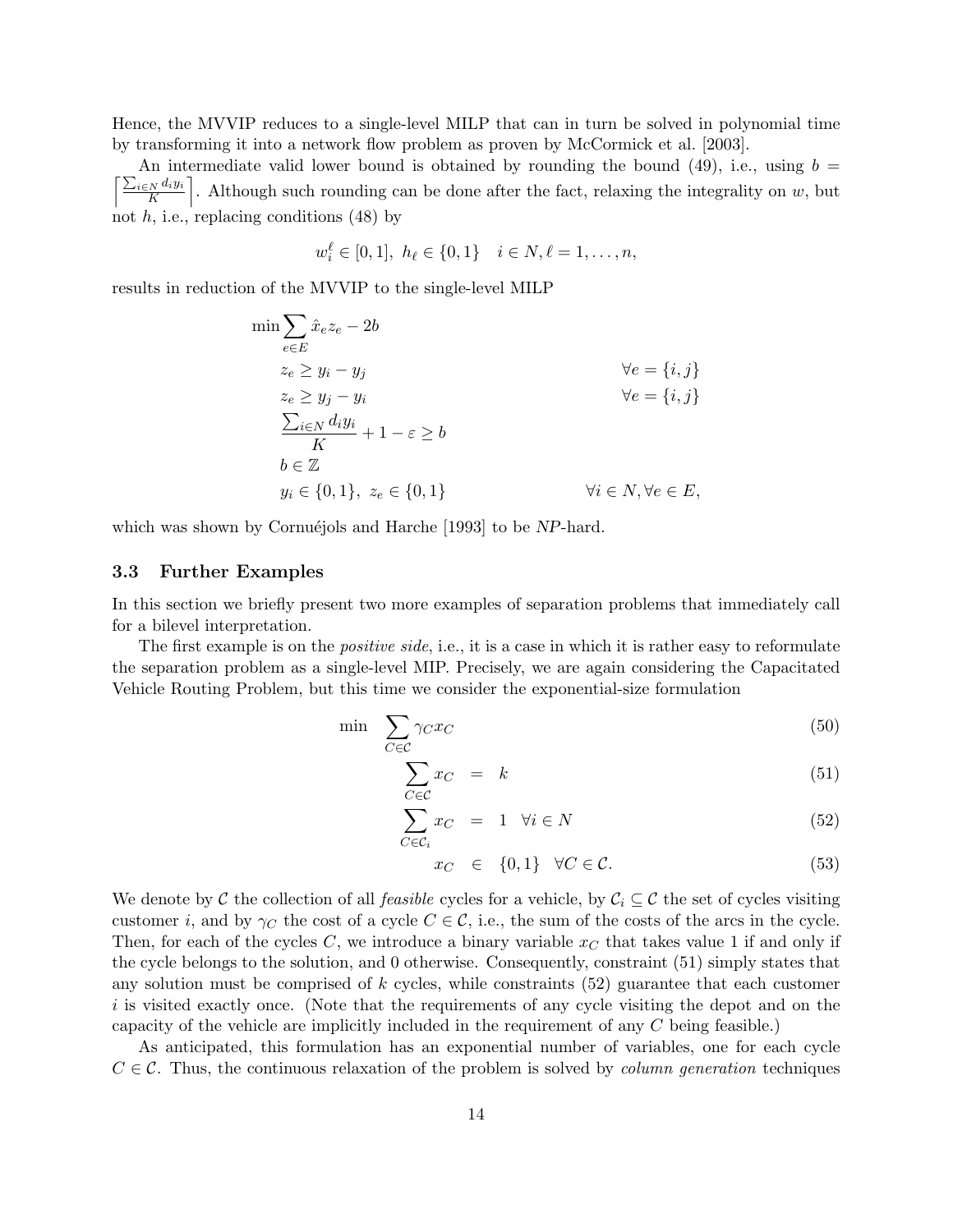(see, e.g., Desaulniers et al. [2005]). Roughly speaking, this boils down to starting with a subset of the columns, solving the restricted LP, and generating (and adding) additional columns on the fly when needed, solving the so-called *pricing* problem. Those columns correspond to constraints of the dual of  $(50)$ – $(52)$ , namely

$$
z + \sum_{i \in N_C} y_i \le \gamma_C \quad \forall C \in \mathcal{C},\tag{54}
$$

where z is the dual variable associated with constraint (51),  $y_i$  is that associated with the  $i^{\text{th}}$ constraint (52), and  $N_C \subseteq N$  denotes the set of customers visited by cycle C. Of course, the set of constraints (54) is exponential in size as well, so solving the pricing problem amounts to separation of constraints (54) in the dual. This latter problem has a natural bilevel formulation. Given a fractional (dual) solution  $(\hat{z}, \hat{y})$ , one is looking for a feasible cycle  $\bar{C} \in \mathcal{C}$  maximizing

$$
\hat{z} + \sum_{i \in N_{\bar{C}}} \hat{y}_i - \gamma_{\bar{C}}.\tag{55}
$$

In other words, we are seeking the most violated constraint (54), if any exists. After associating the variables required to model nodes and arcs in the associated graph, quantity (55) becomes the objective function of the upper level model, while  $\gamma_{\bar{C}}$  represents the lower level objective function, i.e., the right-hand side of  $(54)$ . Clearly, given a set of customers T there are many ways of visiting them, making this problem apparently difficult to solve. Fortunately, the strongest inequality (54) associated with any given set T is the one with the smallest value for  $\gamma_T$ , i.e., among all possible cycles visiting the customers in  $T$  and the depot, one is looking for the shortest one. In turn, this choice also maximizes the upper level objective function (55), where  $\gamma$  appears with negative sign, thus the two objective functions "agree" and a single-level formulation can be developed straightforwardly.

The second example is instead on the negative side. Specifically, following our separation framework, Mattia [2010] has modeled the separation of a special class of valid inequalities for the Network Loading Problem as a bilevel programming problem. Given an undirected network, the problem consists in installing integer capacities on the edges of the network so as to be able to simultaneously route a set of point-to-point traffic demands at a minimum cost. The case of the network loading is similar to the one of the capacitated vehicle routing problem described in Section 3.2. The family of constraints considered by Mattia [2010] is the class of the co-called metric inequalities of which several variants have been proposed. In particular, computing the right-hand side of those inequalities amounts to solving an NP-hard optimization problem, so weaker versions of the inequalities have been used corresponding to the continuous relaxation of such a problem or its rounded version. The separation of the strongest version, called tight metric inequalities, has been addressed by bilevel programming in Mattia [2010] and solved in practice through a special purpose (heuristic) algorithm, with promising computational results. Although there is no formal proof of the fact that the separation of tight metric inequalities cannot be reformulated as a polynomial-size single-level MIP, Mattia [2010] considers that very unlikely, especially in light of the results given here and the similarity to the GSEC case.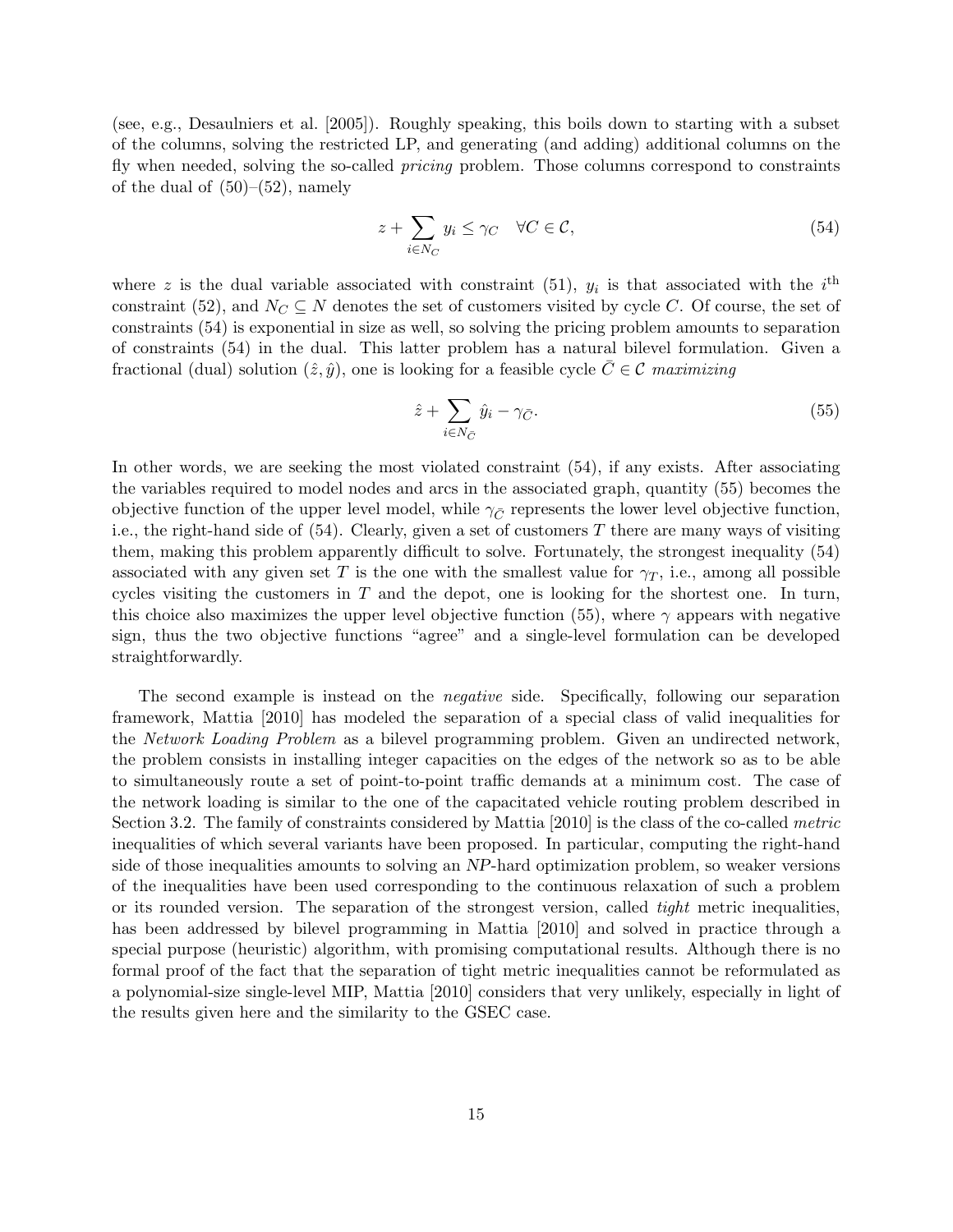# 4 Proof of Theorem 1

This entire section is centered around the following auxiliary subset selection problem. As earlier, we will denote  $N = \{1, \ldots, n\}.$ 

Problem: GOOD-SUBSET

**Instance:** The complete, undirected graph on the vertex set  $N \cup \{0\}$ . Every vertex  $i \in N$  has a non-negative integer size  $\kappa(i)$ , and every edge  $ij \in N \times N$  has a non-negative integer weight  $\lambda(ij)$ . A bin size  $\kappa^*$  and a weight bound  $\lambda^*$ .

Question: Does there exist a subset  $N' \subseteq N$  such that (i) the weight of the edge cut induced by N' is at most  $\lambda^*$ , and such that (ii) the vertices with sizes  $\kappa(i)$  for  $i \in N'$ cannot be packed into two bins of size  $\kappa^*$ ?

Our objective is to prove that problem GOOD-SUBSET is  $\Sigma_2^P$ -hard. The reduction will be done from an appropriate quantified satisfiability variant, which is easily seen to be  $\Sigma_2^P$ -complete by combining the results of Stockmeyer [1977] with a reduction of Schaefer [1978].

Problem: 2-QUANTIFIED 1-IN-3-SAT

**Instance:** Two sets  $X = \{x_1, \ldots, x_t\}$  and  $Y = \{y_1, \ldots, y_t\}$  of Boolean variables. A set  $C = \{c_1, \ldots, c_t\}$  of (disjunctive) clauses over  $X \cup Y$  where every clause consists of exactly three distinct literals. A truth setting of  $X \cup Y$  satisfies a clause c, if exactly one of the three literals in c is true.

Question: Does there exist  $x_1, \ldots, x_t$  such that  $\forall y_1, \ldots, y_t$ , we have  $\neg \phi(X, Y)$  is true?

Here,  $\phi$  is a Boolean function that is true if and only if all of the clauses in C evaluate to true. In other words, the goal in 2-QUANTIFIED 1-IN-3-SAT is to fix the truth values for  $X$  in such a way that every possible truth setting for Y violates at least one of the clauses in C. A clause is violated if exactly 0 or 2 or 3 of its literals are set to true.

Hence let us consider an arbitrary instance of 2-QUANTIFIED 1-IN-3-SAT, and let us construct a corresponding instance of GOOD-SUBSET from it. For every literal  $\ell = x_i$  or  $\ell = \neg x_i$ , we define an integer value

$$
f(\ell) = \sum \{10^j : \text{ literal } \ell \text{ occurs in clause } c_j\}. \tag{56}
$$

Note that all literals satisfy  $f(\ell) < 10^{t+1}$ . Now let us specify the  $6t+2$  vertices in the GOOD-SUBSET instance together with their sizes  $\kappa$ .

- For every literal  $\ell \in \{x_i, \neg x_i\}$  there are two corresponding vertices  $A_1(\ell)$  and  $A_2(\ell)$ . The size of vertex  $A_1(\ell)$  is  $10^{3t+i} + f(\ell)$  and the size of vertex  $A_2(\ell)$  is  $10^{2t+i} + f(\ell)$ . Note that the total size of  $A_1(\ell)$  and  $A_2(\neg \ell)$  equals the total size of  $A_1(\neg \ell)$  and  $A_2(\ell)$ .
- For every literal  $\ell \in \{y_i, \neg y_i\}$  there is a corresponding vertex  $B(\ell)$  of size  $10^{t+i} + f(\ell)$ .
- There is a dummy vertex  $D_1$  of size  $10^{5t} + \sum_{i=1}^{t} 10^{2t+i} + \sum_{i=1}^{t} 10^i$ , and there is another dummy vertex  $D_2$  of size  $10^{5t} + \sum_{i=1}^{t} 10^{3t+i}$ .

Most of the edge weights  $\lambda$  are zero, and the only non-zero weights are defined as follows. For every literal  $\ell \in \{x_i, \neg x_i\}$ , the weight of the edge from vertex 0 to vertex  $A_1(\ell)$  is  $2^i$ , and the weight of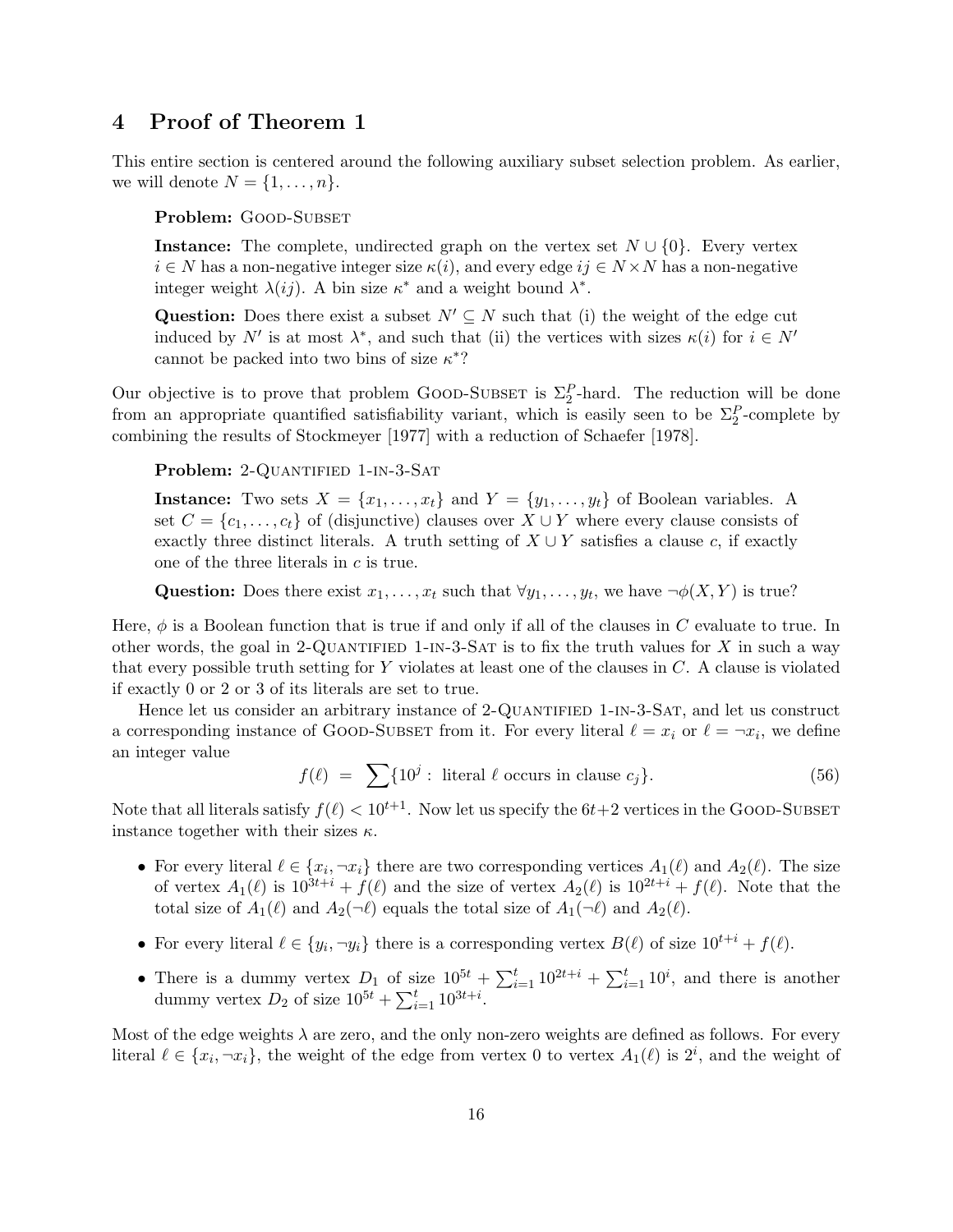the edge between vertices  $A_1(\ell)$  and  $A_2(\neg \ell)$  is  $+\infty$  (or some forbiddingly large number). Finally the bin size is defined as

$$
\kappa^* = 10^{5t} + \sum_{i=t+1}^{4t} 10^i + 2 \sum_{i=1}^t 10^i,
$$
\n(57)

and the weight bound is defined as

$$
\lambda^* = \sum_{i=1}^t 2^i. \tag{58}
$$

We will show that the newly constructed instance of GOOD-SUBSET has answer YES, if and only if the underlying instance of 2-QUANTIFIED 1-IN-3-SAT has answer YES.

**Lemma 1** If the constructed instance of GOOD-SUBSET has answer YES, then also the underlying 2-Quantified 1-in-3-Sat instance has answer YES.

**Proof.** Consider a vertex set  $N'$  that certifies the answer YES for the instance of GOOD-SUBSET. In other words, the weight of the corresponding edge cut is at most  $\lambda^*$  and  $N'$  cannot be packed into two bins of size  $\kappa^*$ . We prove several statements on the structure of  $N'$ .

(a) Without loss of generality  $N'$  contains both dummy vertices  $D_1$  and  $D_2$  and all the vertices  $B(\ell)$ .

Statement (a) is straightforward, since these vertices do not increase the weight of the cut.

(b) For every variable  $x_i$  exactly one of  $A_1(x_i)$  and  $A_1(\neg x_i)$  is in N'.

Statement (b) is proved by induction on i, starting with  $i = t$  and going down to  $i = 1$ . In the inductive step, it is easy to see that N' cannot simultaneously contain both vertices  $A_1(x_i)$  and  $A_1(\neg x_i)$ , since this would bring the weight of the cut (to vertex 0) above the weight bound  $\lambda^*$ . Furthermore, the size of vertex  $A_1(x_i)$  alone is bigger than the sizes of all the vertices  $A_1(x_i)$  with  $j < i$  and all the vertices  $A_2(\ell)$  together; an analogous statement holds for vertex  $A_1(\neg x_i)$ . If N' contains neither of these of these two bulky vertices, then  $N'$  could easily be packed into two bins of size  $\kappa^*$ .

(c) For every variable  $x_i$ , set N' contains either both vertices  $A_1(x_i)$  and  $A_2(\neg x_i)$ , or both vertices  $A_1(\neg x_i)$  and  $A_2(x_i)$ .

This follows by using statement (b), and by avoiding to have edges of infinite weight in the cut. Statements (a), (b), (c) fully describe the structure of set  $N'$ . Based on statement (c) we introduce the following truth setting for X: Whenever N' contains  $A_1(x_i)$  and  $A_2(\neg x_i)$ , we set variable  $x_i$  to true and otherwise we set variable  $x_i$  to false. We claim that this is the desired truth setting of X that certifies that the underlying 2-QUANTIFIED 1-IN-3-SAT instance has answer YES.

Suppose for the sake of contradiction that there exists a truth setting of Y such that every clause in  $\phi(X, Y)$  contains exactly one true literal. We translate this truth setting into a packing of N': All vertices  $A_1(\ell)$  in N' go into the first bin together with  $D_1$ , and all vertices  $A_2(\ell)$  in N' go into the second bin together with  $D_2$ . Whenever a literal  $\ell \in \{y_i, \neg y_i\}$  is true under the considered truth setting of Y, vertex  $B(\ell)$  is packed into the first bin and vertex  $B(\neg \ell)$  is packed into the second bin. Then the  $f(\ell)$ -parts of the vertex sizes in the first bin sum up to  $\sum_{i=1}^{t} 10^i$ (since every clause contains exactly one true literal), and the  $f(\ell)$ -parts of the vertex sizes in the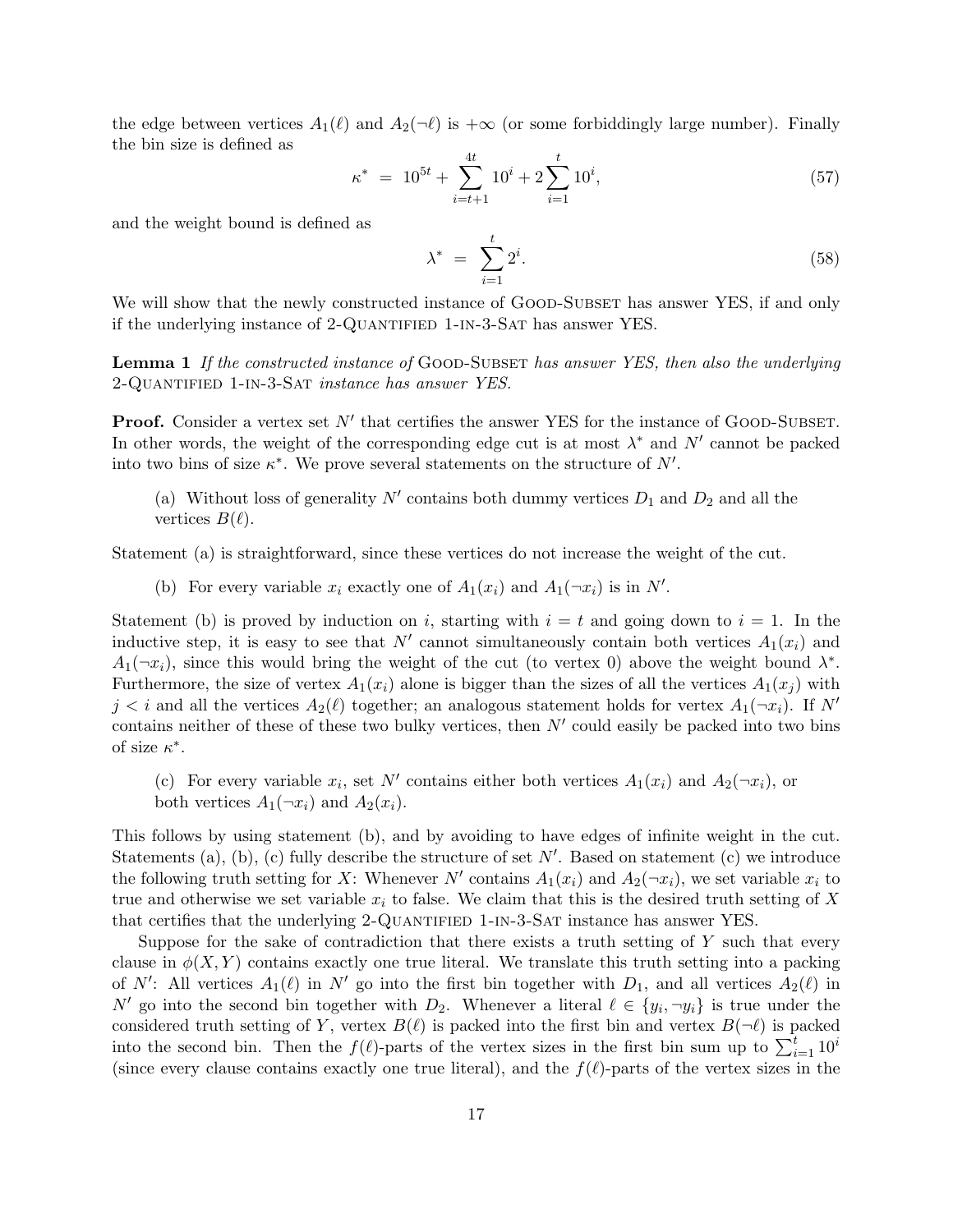second bin sum up to  $2\sum_{i=1}^{t}10^{i}$  (since every clause contains exactly two false literals). Hence we have found a packing of  $N'$  into two bins of size  $\kappa^*$ , which yields the desired contradiction. We conclude that the 2-QUANTIFIED 1-IN-3-SAT instance indeed has answer YES.  $\blacksquare$ 

Lemma 2 If the 2-QUANTIFIED 1-IN-3-SAT instance has answer YES, then also the constructed instance of GOOD-SUBSET has answer YES.

**Proof.** We start from the truth setting of the variables in  $X$  that makes the 2-QUANTIFIED 1-in-3-Sat instance true (as guaranteed in the statement of the lemma). Whenever some literal  $\ell \in \{x_i, \neg x_i\}$  is set to true, we select the two vertices  $A_1(\ell)$  and  $A_2(\neg \ell)$  into the set N'. Furthermore we select all vertices  $B(\ell)$  with  $\ell \in \{y_i, \neg y_i\}$ , and both dummy vertices  $D_1$  and  $D_2$  into the set  $N'$ . This completes the description of set N'. The weight of the corresponding cut for  $N'$  exactly equals the weight bound  $\lambda^*$ , and the total size of all vertices in N' exactly equals  $2\kappa^*$ .

We claim that the vertices in  $N'$  cannot be packed into two bins of size  $\kappa^*$ . Suppose for the sake of contradiction that such a packing exists. Without loss of generality we assume that the (huge) dummy vertex  $D_2$  is packed into the second bin.

(a) the (large) dummy vertex  $D_2$  is packed into the second bin.

Then the dummy vertex  $D_1$  and the vertices  $A_1(\ell)$  in N' do not fit anymore into this second bin, and hence they all must go into the first bin.

(b) Vertex  $D_1$  and all vertices  $A_1(\ell)$  in N' are packed into the first bin.

The first bin has now been filled up so much that there is not enough room for any of the vertices  $A_2(\ell)$  in N'.

(c) All vertices  $A_2(\ell)$  in N' are packed into the second bin.

Next we work through the remaining vertices  $B(y_i)$  and  $B(-y_i)$  in decreasing order of index. An easy inductive argument shows that not both of them can be packed together into the same bin; hence one of them goes into the first bin and the other one goes into the second bin.

(d) One of the vertices  $B(y_i)$  and  $B(\neg y_i)$  is packed into the first bin and the other one into the second bin.

From this we derive a truth setting for the variables in Y: If vertex  $B(y_i)$  is in the first bin, then we set variable  $y_i$  to true and otherwise we set variable  $y_i$  to false.

Let us ignore for the moment the low-order digits in the  $f(\ell)$ -parts of the vertex sizes. Then the total size of the vertices assigned to the first bin is  $\kappa^* - \sum_{i=1}^t 10^i$  and the total size of the vertices assigned to the second bin is  $\kappa^* - 2\sum_{i=1}^t 10^i$ . Therefore the  $f(\ell)$ -parts of the vertices in the first bin must add up to the sum  $\sum_{i=1}^{t} \overline{10^{i}}$ . Since there are no carry-overs in the addition, (56) yields that every clause contains exactly one true literal. That's the desired contradiction, and hence the vertices in  $N'$  cannot be packed into two bins of size  $\kappa^*$ . We conclude that the GOOD-SUBSET instance indeed has answer YES.

Lemma 1 and Lemma 2 together yield the following theorem.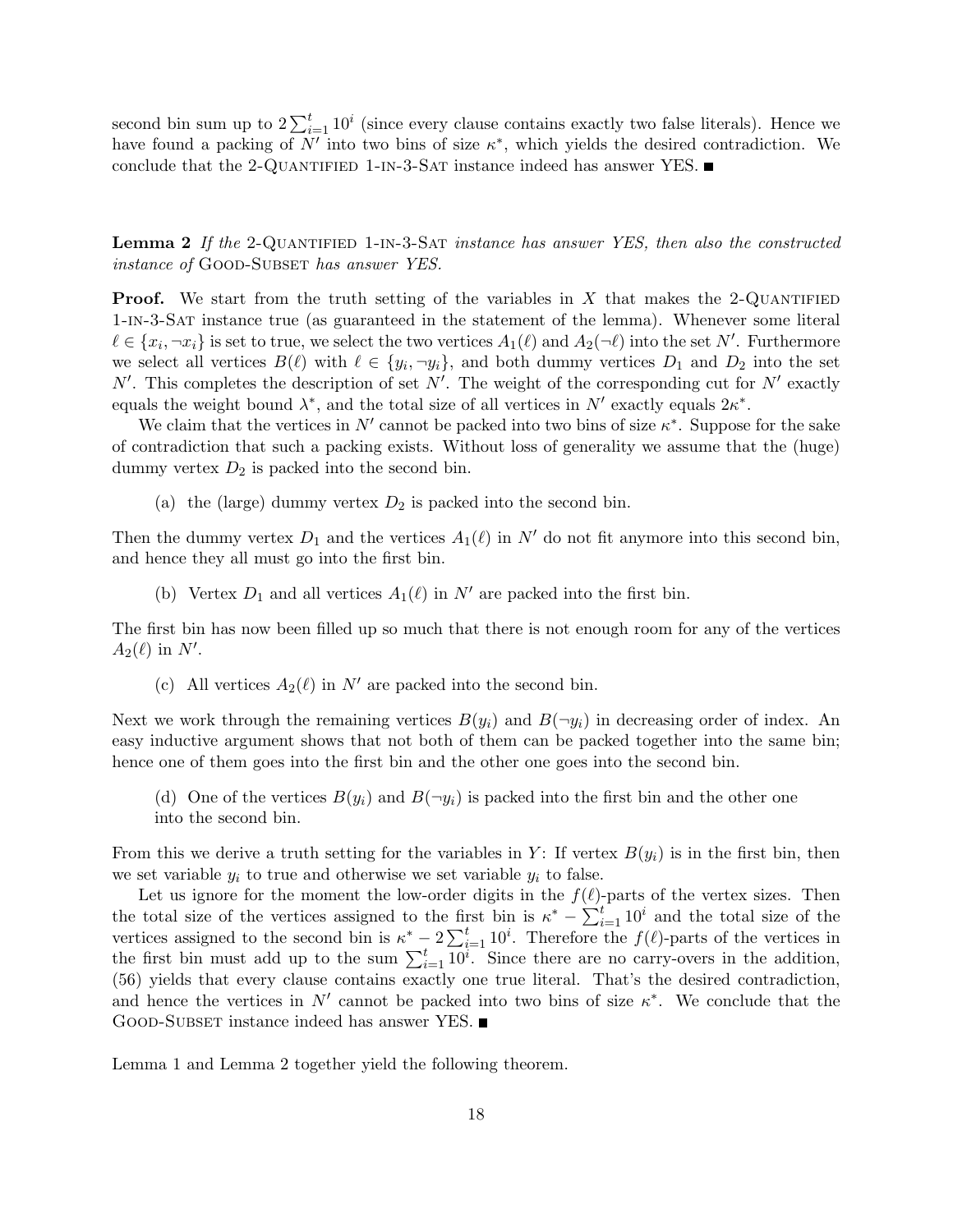# **Theorem 2** Problem GOOD-SUBSET is hard for the complexity class  $\Sigma_2^P$ .

Now let us take the final steps, and let us prove Theorem 1. This is done by embedding problem GOOD-SUBSET into the MIBLP  $(39)$ – $(44)$ . Hence we consider the instance of GOOD-SUBSET as constructed above, and we interpret it as the following instance of CVRP:

- vertex 0 is the depot in CVRP;
- the vertices in  $N = \{1, \ldots, n\}$  form the customers in CVRP;
- the demand  $d_i$  of vertex i in CVRP coincides with the size  $\kappa(i)$ ;
- the cost of edge ij in CVRP is defined as  $c_{ij} = 10^{-t} \lambda(ij)$ .

For a subset  $N' \subseteq N$  of the vertices/customers, let  $c(N')$  denote the weight of the edge cut induced by N', and let  $b(N')$  denote the smallest number of bins of size  $\kappa^*$  into which N' can be packed.

**Lemma 3** A subset  $N' \subseteq N$  forms a YES-certificate for the instance of GOOD-SUBSET, if and only if

$$
c(N') - 2b(N') \le 10^{-t} \lambda^* - 6. \tag{59}
$$

**Proof.** First assume that the subset N' is a YES-certificate for GOOD-SUBSET. Then  $c(N') \leq$  $10^{-t}\lambda^*$  holds as the edge costs  $c_{ij}$  are the edge weights  $\lambda(ij)$  multiplied by the scaling factor  $10^{-t}$ , and  $b(N') \geq 3$  holds as N' cannot be packed into two bins. Hence N' satisfies (59).

Next assume that  $N'$  satisfies (59). We observe that all vertices in the instance (and hence all vertices in  $N'$ ) can easily be packed into three bins of size  $\kappa^*$  (for instance: put dummy vertex  $D_1$ into the first bin, dummy vertex  $D_2$  into the second bin, and all the remaining vertices into the third bin). This implies  $b(N') \leq 3$ . Since  $c(N') \geq 0$  and since  $10^{-t} \lambda^* < 1$ , inequality (59) yields

$$
2(b(N')-3) \ge c(N') - 10^{-t} \lambda(N') > -1.
$$

This implies  $b(N') \geq 3$ . We conclude  $b(N') = 3$ , and N' indeed cannot be packed into two bins. Finally, with  $b(N') = 3$  we get  $c(N') \leq 10^{-t} \lambda^*$  from (59). Hence  $\lambda(N') \leq \lambda^*$  indeed holds, and N' has all the desired properties.  $\blacksquare$ 

The minimization in the MIBLP  $(39)–(44)$  searches for the smallest possible objective value  $c(N') - 2b(N')$ . If we know the optimal objective value, then we also know whether there exists a set N' that satisfies (59), and by Lemma 3 this amounts to deciding the  $\Sigma_2^P$ -hard problem GOOD-SUBSET. Consequently, the MIBLP (39)–(44) itself is  $\Sigma_2^P$ -hard. Since the MVVIP can easily be reduced to the MIBLP, the proof of Theorem 1 is complete.

### 5 Conclusions

We have presented a conceptual framework for the formulation of general separation problems as bilevel programs. This framework reflects the inherent bilevel nature of the separation problem arising from the fact that calculation of a valid right-hand side for a given coefficient vector is itself an optimization problem. In cases where this optimization problem is difficult in a complexity sense, it is generally not possible to formulate the separation problem as a traditional mathematical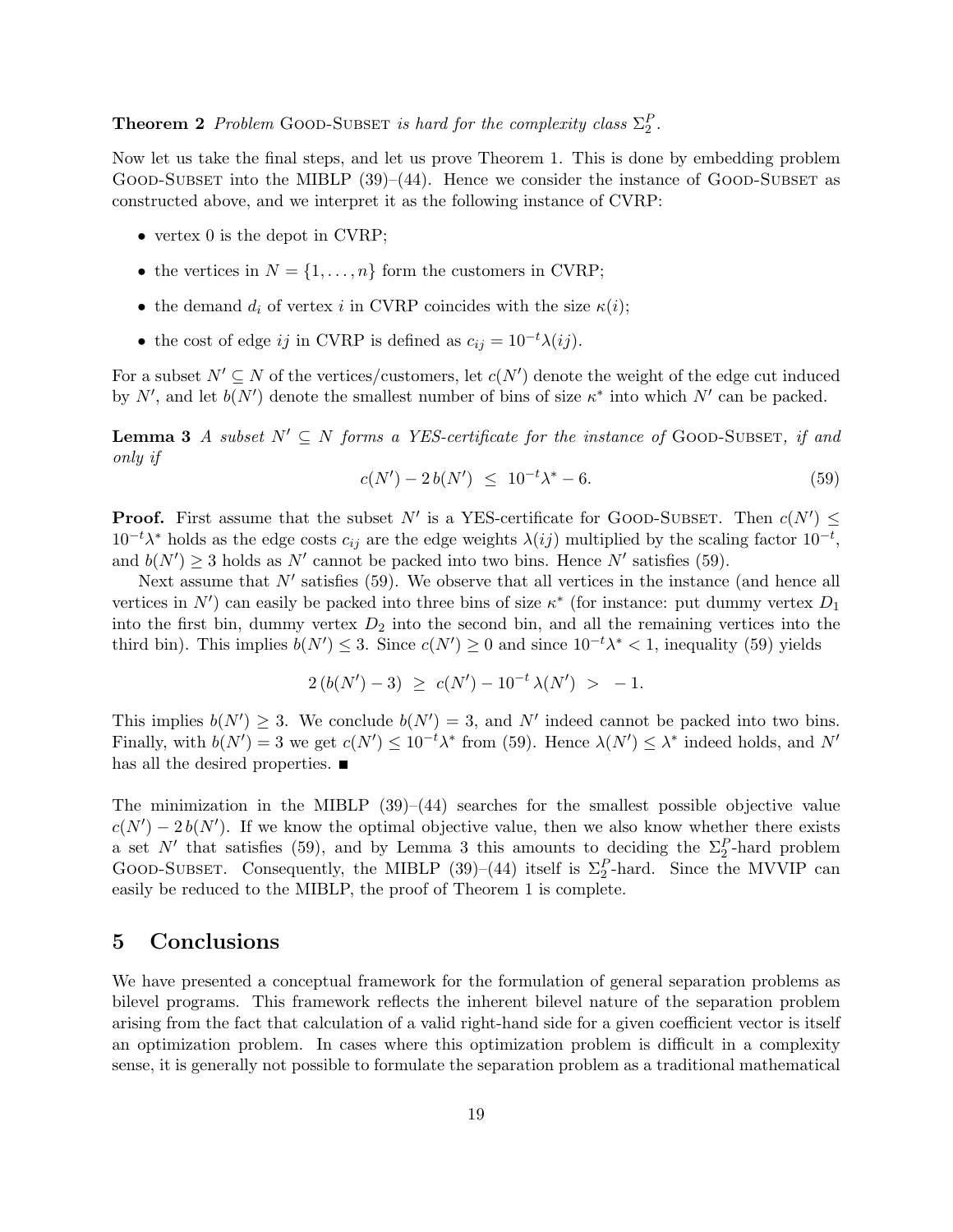program. We conjecture that the finding the maximally violated valid inequality for most classes of valid inequalities can be thought of as having this hierarchical structure, but that certain of them can nonetheless be reformulated effectively. This is either because the right-hand side generation problem is easy to solve or because it goes "in the right direction" with respect to finding the most violated valid inequality itself. We believe that the paradigm presented here can be useful for the analysis of other intractable classes of valid inequalities, a first example of that being the paper by Mattia [2010]. In a future study, we plan to further formalize the conceptual framework presented here with a further investigation of the complexity issues, additional examples of these phenomena, and an assessment whether these ideas may be useful from a computational perspective.

## Acknowledgements

We warmly thank Leo Liberti and Sara Mattia for useful comments on the paper. The first author is also grateful to the students in the Master Class of "Ricerca Operativa M", University of Bologna, academic year 2009-2010, teaching to whom he found inspiration for the Vehicle Routing example. Finally, we thank the anonymous referees and associate editor, who also provided insights that improved the presentation of the paper.

# References

- D. Applegate, R. Bixby, V. Chvátal, and W. Cook. *The Traveling Salesman Problem: A Compu*tational Study. Princeton University Press, Princeton, New Jersey, 2006.
- E. Balas. Disjunctive programming. Annals of Discrete Mathematics, 5:3–51, 1979.
- E. Balas and A. Saxena. Optimizing over the split closure. Mathematical Programming, 113: 219–240, 2006.
- A. Caprara and A. Letchford. On the separation of split cuts and related inequalities. Mathematical Programming, 94:279–294, 2003.
- B. Colson, P. Marcotte, and G. Savard. Bilevel programming: A survey. 4OR: A Quarterly Journal of Operations Research, 3:87–107, 2005.
- W. Cook, R. Kannan, and A. Schrijver. Chvátal closures for mixed integer programs. Mathematical Programming, 47:155–174, 1990.
- G. Cornuéjols and F. Harche. Polyhedral Study of the Capacitated Vehicle Routing Problem. Mathematical Programming, 60:21–52, 1993.
- G. B. Dantzig and R. H. Ramser. The Truck Dispatching Problem. Management Science, 6:80–91, 1959.
- S. Dash, O. Günlük, and A. Lodi. On the MIR closure of polyhedra. In M. Fischetti and D. P. Williamson, editors, *Integer Programming and Combinatorial Optimization - IPCO 2007*, volume 4513 of Lecture Notes in Computer Science, pages 337–351. Springer-Verlag, 2007.